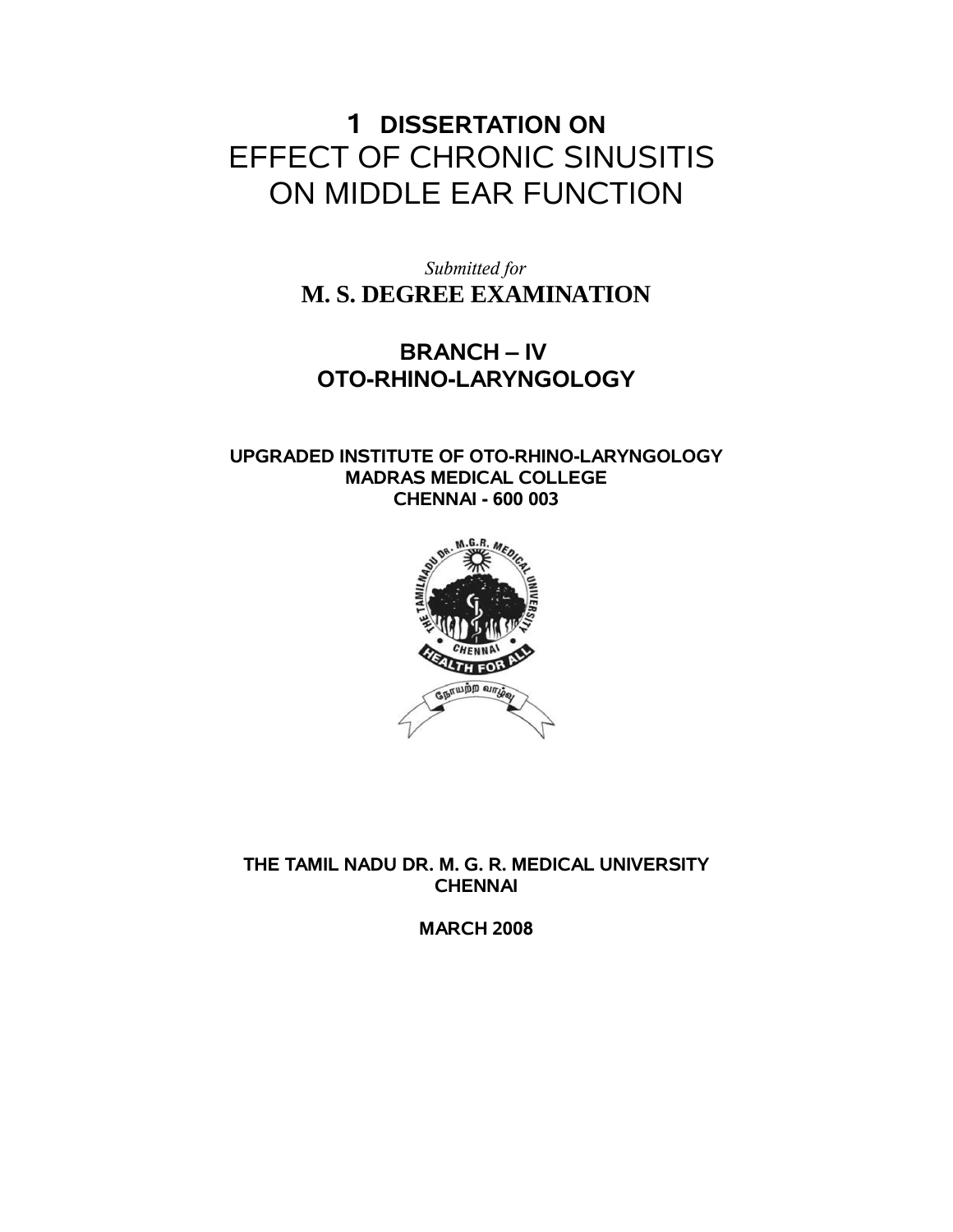## **2 CERTIFICATE**

*This is to certify that this dissertation entitled "*EFFECT OF CHRONIC SINUSITIS ON MIDDLE EAR FUNCTION*" submitted by Dr. P. THIRUNAVUKARASU, appearing for M.S., Branch-IV (Oto-rhino-Laryngology) Degree examination in March 2008, is a bonafide record of work done by him under my direct guidance and supervision in partial fulfillment of regulation of the Tamil Nadu Dr. M.G.R. Medical University, Chennai. I forward this to the Tamil Nadu Dr. M.G.R. Medical University, Chennai, Tamil Nadu, India.*

#### **DIRECTOR DEAN,**

Upgraded Institute of Oto-Rhino-laryngology Madras Medical College, Madras Medical College, Govt. General Hospital, Govt. General Hospital, Chennai - 600 003. Chennai - 600 003.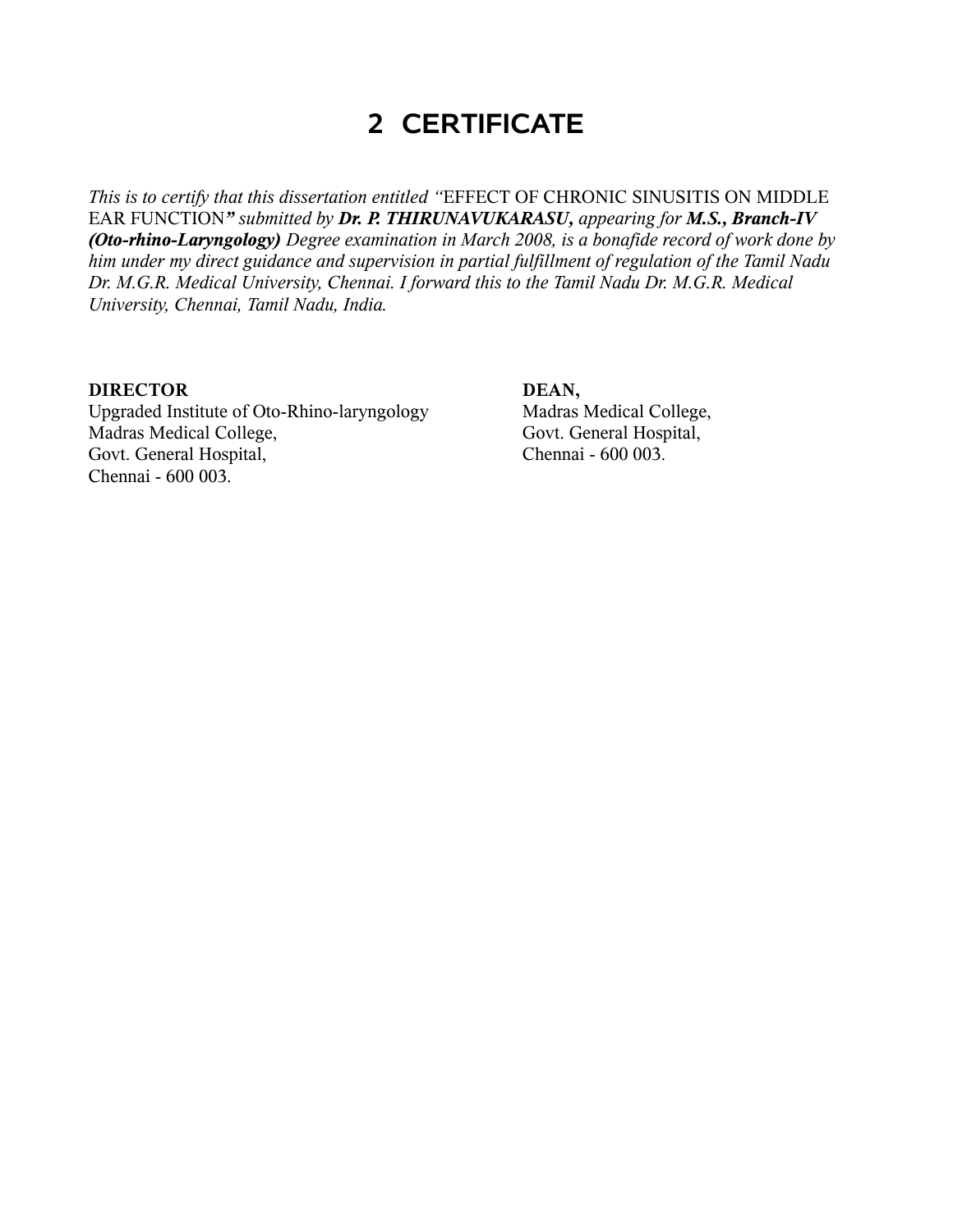# **3 ACKNOWLEDGEMENT**

*I sincerely thank my beloved Director & Professor of the Upgraded Institute of Oto-rhino-laryngology, Madras Medical College Prof.Dr.S.Amma Muthu* **M.S., D.L.O.,** *for his encouragement, motivation and guidance from the beginning to the completion of this dissertation. I owe a lot of thanks to Prof. Dr.A.K. Sukumaran,* **M.S., D.L.O.,** *Additional Professor of ENT diseases of the Upgraded Institute of Oto-rhino-laryngology, Madras Medical College, Chennai for his teaching, guidance and encouragement which enable me to complete this work. My sincere thanks also goes to Prof.Dr.S.Kulasekaran,* **M.S., D.L.O.,** *and Prof. Dr. U. Venkatesan,* **M.S., D.L.O.,** *Additional Professors of ENT diseases of the Upgraded Institute of Oto-rhino-laryngology, Madras Medical College, Chennai for their advice and valuable guidance. I wish to thank Prof. Dr. T.P. Kalaniti* **M.D.,** *Dean, Madras Medical College for having permitted me to utilize the facilities in this institution.*

*I WISH TO THANK ALL ASSISTANT PROFESSORS AND AUDIOLOGISTS OF THE UPGRADED INSTITUTE OF OTO-RHINOLARYNGOLOGY, MADRAS MEDICAL COLLEGE, CHENNAI WHO HAVE STOOD BY ME AND HELPED ME TO COMPLETE MY WORK.*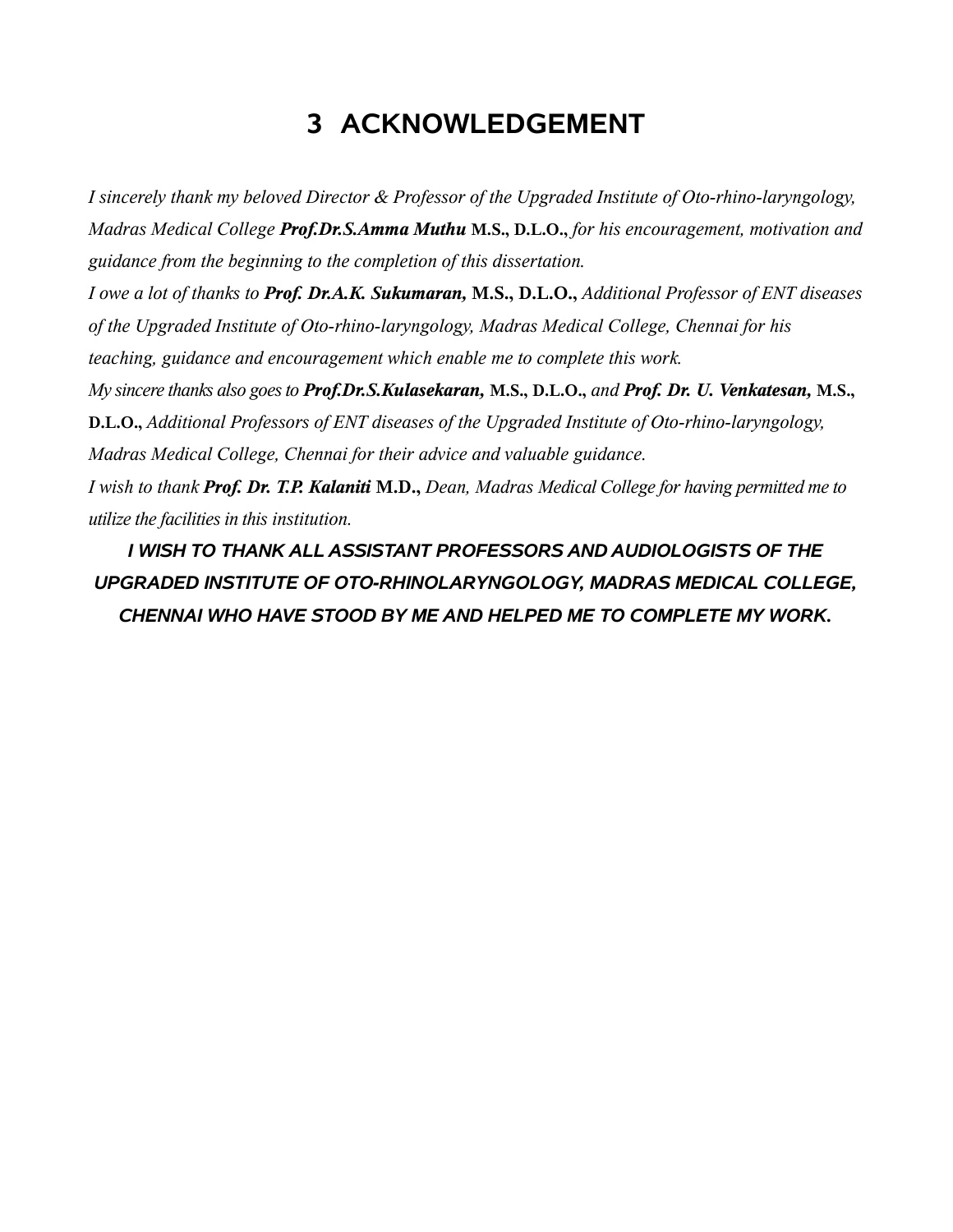# **4 CONTENTS**

| SL. NO. | <b>TITLE</b>                    | PAGE NO.                |
|---------|---------------------------------|-------------------------|
| 1.      | <b>INTRODUCTION</b>             | $\mathbf{1}$            |
| 2.      | <b>AIMS OF THE STUDY</b>        | $\overline{2}$          |
| 3.      | <b>HISTORY</b>                  | $\overline{\mathbf{3}}$ |
| 4.      | <b>REVIEW OF LITERATURE</b>     | 7                       |
| 5.      | <b>SURGICAL ANATOMY</b>         | 10                      |
| 6.      | <b>SURGICAL PHYSIOLOGY</b>      | 46                      |
| 8.      | <b>MATERIALS AND METHODS</b>    | 56                      |
| 9.      | <b>OBSERVATIONS AND RESULTS</b> | 62                      |
| 10.     | <b>DISCUSSION</b>               | 66                      |
| 11.     | <b>CONCLUSION</b>               | 70                      |
| 12.     | <b>BIBLIOGRAPHY</b>             |                         |
| 13.     | <b>PROFORMA</b>                 |                         |

**14. MASTER CHART**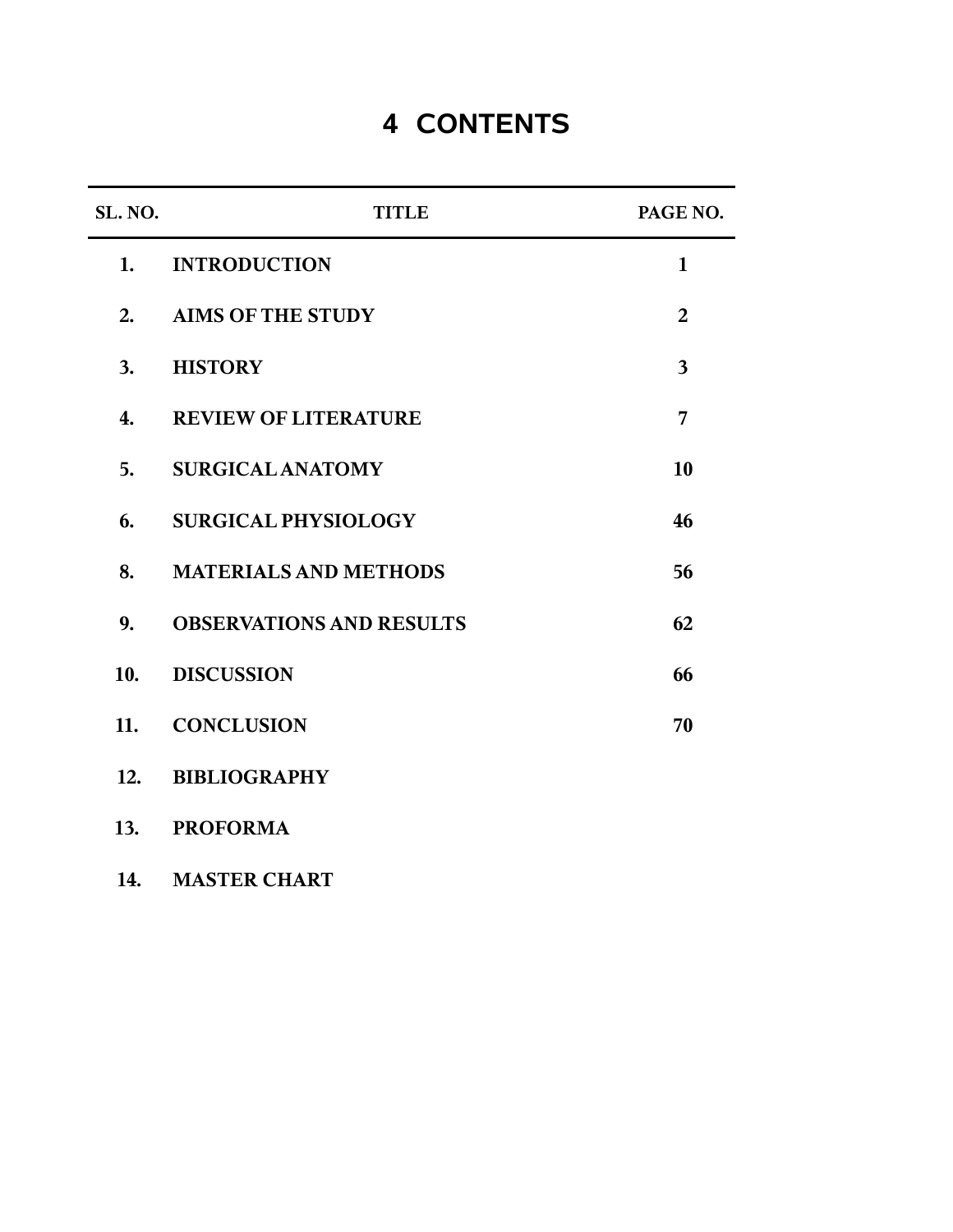## **INTRODUCTION**

A wide variety of diseases of the nose and paranasal sinuses may affect the function of the eustachian tube and consequently that of the middle ear. The common cold, allergic rhinitis and acute and chronic sinusitis may lead to the obstruction of the eustachian tube orifice with all the attendant consequences for the middle ear.

If pathological changes occur in the nasal or paranasal sinus mucosa and the nature of secretions alter, the normal secretion routes may undergo significant changes and the two major routes may join before they reach the eustachian tube orifice, and one or both routes may form whorls around or even in the orifice itself. Abnormal infected secretions may then move directly over the eustachian tube orifice causing congestion and obstruction of the orifice due to the inflammation of its lymphoreticular tissue with slowing down of the muco ciliary clearance and may lead to impeded ventilation and/or ascending infection of the middle ear.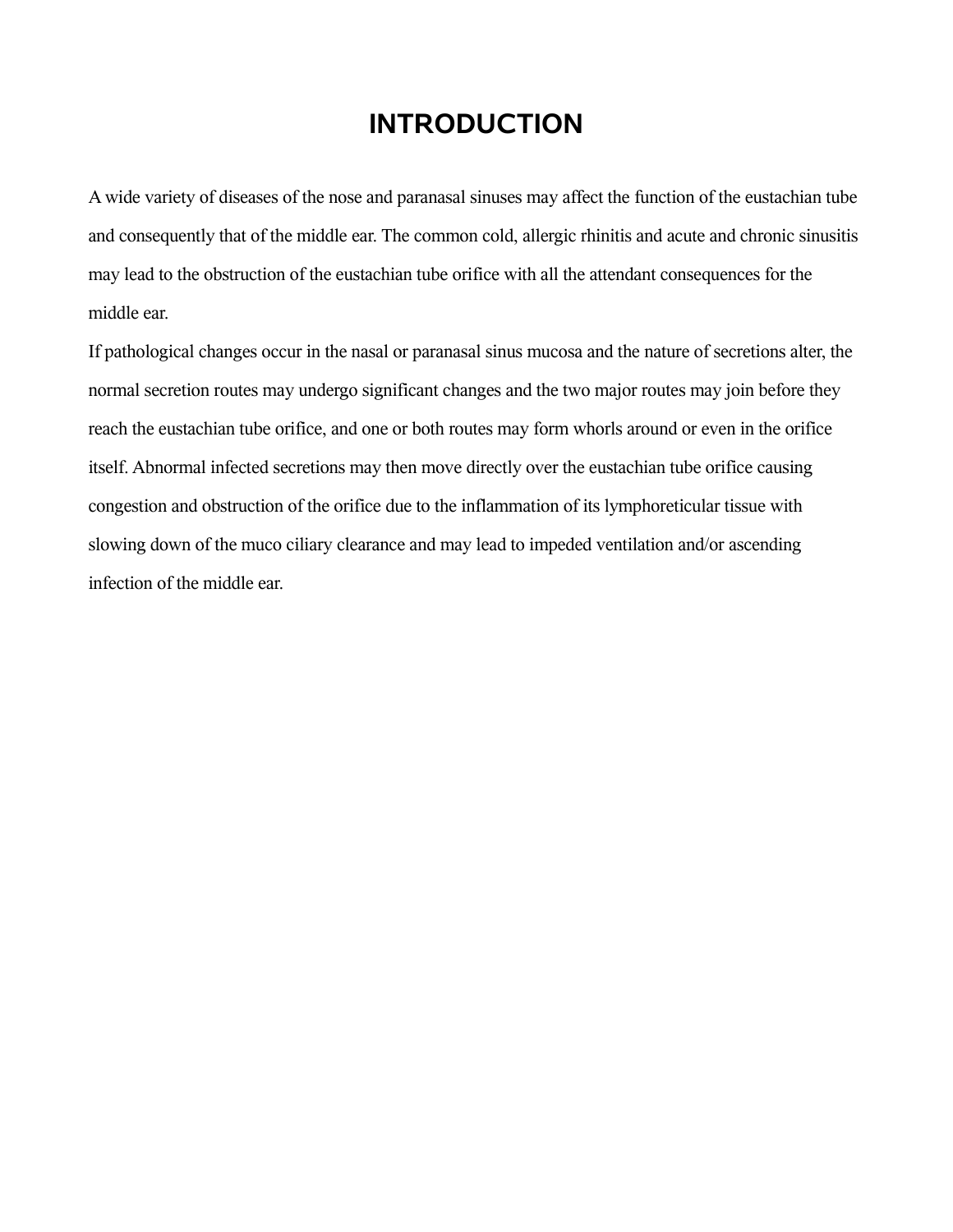# **5 AIMS OF THE STUDY**

- 1. To study the effect of chronic sinusitis on middle ear pressures.
- 2. To study the effect of chronic sinusitis on hearing thresholds.
- 3. To study the correlation of location of sinusitis(anterior omc vs posterior omc vs pan sinusitis)on middle ear functions
- 4. To evaluate eustachian tube patencies by valsalva maneuver and eustachian tube catheterisation.
- 5. To evaluate the effect of mastoid pneumatisation in buffering the negative pressures created.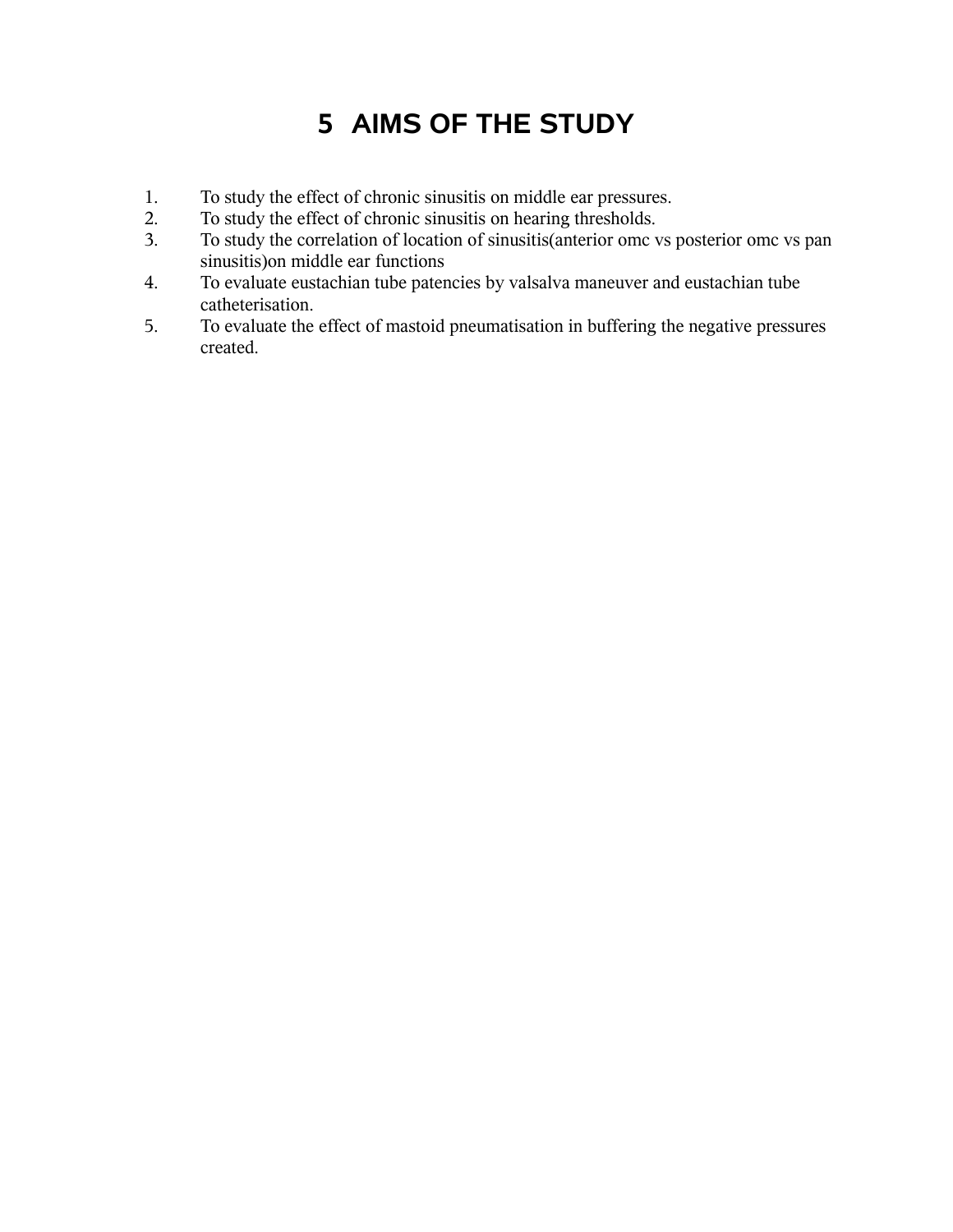# **6 HISTORICAL PERSPECTIVE**

Many historical figures have made invaluable contributions to our understanding of the eustachian tube. The most notable were eustachius, valsalva, toynbee, politzer, rich, perlman and ingelstedt. During the approximately 2, 400 years since alcmaeon of sparta first mentioned the tube, which was latter definitively described by bartolomeus eustachius as the auditory tube and which now bears his name, much has been written about its anatomy, function and dysfunction. Alcamaeon thought that the tube that connected the nasal airway and the ear enabled goats to breathe through their ears and noses. the existence of the tube from the nasopharynx to the middle ear was vaguely known to the ancients, such as aristotle, celsus and even vesalius, during the renaissance, but alcamaeon and other contemporaries of eustachius paid little attention to it.

#### **BARTOLOMEUS EUSTACHIUS**

Eustachius was born in Italy cirCA 1510 and died in 1574. he was relatively unrecognized in his time because his fine collection of anatomical plates remained unprinted and forgotten in the vatican library until discovered in the early 1700s and presented by pope clement to his physician maria lancisi who published them. Eustachius not only discovered the tube but also described the cochlea, pharyngeal musculature, optic nerves, thoracic duct, adrenal glands and abducens nerve and gave the first accurate description of the uterus.

Eustachius published the first detailed description of the auditory tube in 1562 in his thesis EPISTOLA DE AUDITUS ORGANIS. He wrote;

"From the cavity of the petrous bone, there in which the auditory passage called concha such a passage toward the nasal cavity is perforated. Others would perhaps think that this passage, about which this dissertation is being written, ends in that place; this is not so, however, for it is augmented by a substance of different nature and is carried on between two muscles of the pharynx and it ends in either cavity of the nose near the internal part of the root of the apophysis of the bone that is shaped like the wings of the bat, and is inserted in a thick investment of the palate near the root of the uvula. Its substance, where it touches the extremity of the fissure which is common to the temporal and wedgeshaped bones, is cartilaginous, and quite thick; but the substance of the opposite part is not exactly cartilaginous, but is somewhat membranous and becomes thinner gradually; but the internal end of the passage facing the middle of the nasal cavity has a strong cartilage which is very thick and is covered by the mucous membranes of the nares, and is seen at the end of the same meatus as if it were a guardian. It is not round, but is somewhat depressed and makes two angles. It is as large as writing cane, but is twice as large at the end as at the beginning, which is equally invested by a mucous membrane, which is, however, thinner. " According to POLITZER, Eustachius compared the tube to a writing pen and wrote;

 "It originates at the anterior course of the base of the skull, and takes an anterior course toward the pterygoid process of the sphenoid bone. It consists of two parts: the first solidly connected with the temporal bone, close to the tympanic cavity; the second soft, partly ligamentous, partly cartilaginous, directed toward the nasopharynx. Cross sections of the tube are not perfectly round and the inner part is twice as wide as the outer.

Also, the inner part adjacent to the nasopharynx is lined with mucous membrane and seems to possess a sphincter at its end. The mucous lining is continuous with the nasal mucosa."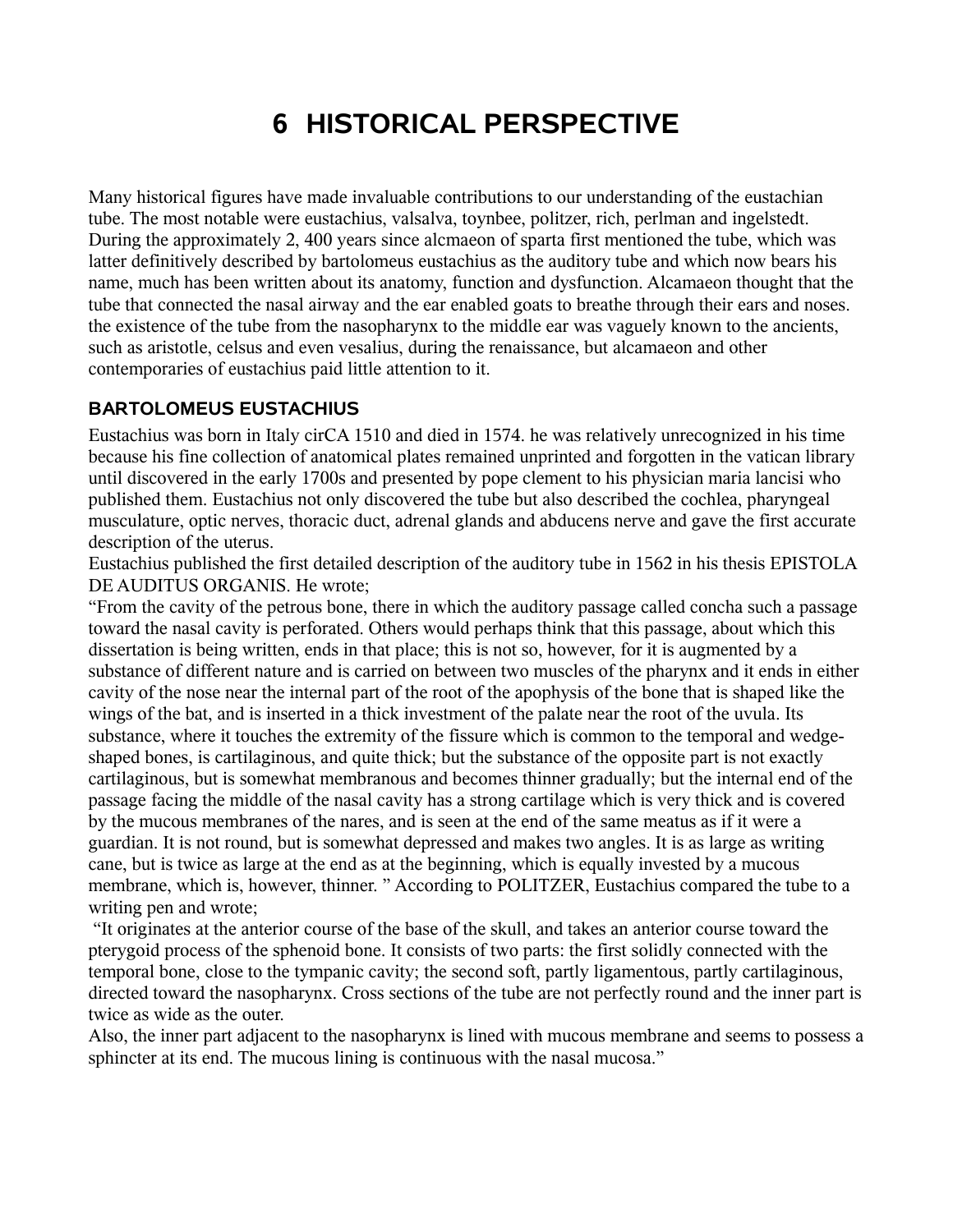#### **ANTONIO MARIA VALSALVA**

A century later, Antonio Maria Valsalva (1666-1723) was born in Imola, Italy. He became notable for his description of the aortic "sinus of Valsalva, " but he is even more famous for his Treatise on the Human Ear. His description of the Eustachian tube is classic, in which he detailed the cartilaginous, membranous, and osseous parts of the tube. He discovered, and named the dilator tubae of the tensor veli palatini muscle and made note of the insertion of some fibers of the tensor tympani into the membranous portion of the tube. He recorded his thoughts on the acoustic functions of the Eustachian tube and supported concept of drainage of purulent material from the middle ear. His observations on the function of the Eustachian tube resulted in Valsalva's maneuver, which he used in clinical practice and which has persisted to this day. In addition to treatment of middle- ear effusion and negative pressure the maneuver is used as an inflation test for the patency of the Eustachian tube. Most likely, the maneuver was described much earlier, such as by Arab physicians of the eleventh century and some of the early Italian anatomists

### **JOSEPH TOYNBEE**

During the nineteenth century, otologists continued the work of Eustachius. Joseph Toynbee (1815– 1866) was an early English clinician who published a textbook on otologic diseases. He was a pioneer in the field of aural pathology and described a method for removing temporal bones from cadavers; he performed over 2,000 dissections of the ear. Among his contributions, he studied the muscles that open the Eustachian tube. He is credited with the eponymous test, the Toynbee test.

#### **ADAM POLITZER**

The most famous otologist of the nineteenth century was Adam Politzer (1835–1920), who is universally acknowledged as the father of modern otology. Politzer will be remembered for, among other important contributions, his method of inflating the Eustachian tube–middle ear for treatment of middle- ear diseases. Related to the role of the Eustachian tube in the pathogenesis of middle-ear effusion, his hydrops ex vacuo theory is still considered to be a valid explanation. He wrote: "It is beyond doubt that sometimes in excessive swelling of the tubal mucous membrane and impermeability of the Eustachian tube there occurs in consequence of the of consecutive rarefaction of the air in the tympanum, a transudation of serous fluid". His method politzerization was recommended to restore middle-ear pressure not only was this Viennese clinician a pioneer in otology, but Professor Politzer was also a scholar who could speak many languages. Related to the Eustachian tube, he translated ancient Egyptian writings that may have been some of the earliest descriptions of the auditory tube. In one such text, the following was stated: "Man has two vessel-strands leading to the right ear, filled with Pneuma, 'BREATH OF LIFE'; two similar strands leading to the left ear conduct the 'BREATH OF DEATH' However, Politzer made no conclusion from these passages that the Egyptians preceded Eustachius in describing the auditory tube. Adam Politzer remains a giant among clinicians and investigators who have helped us understand the role that the Eustachian tube plays in middle-ear disease.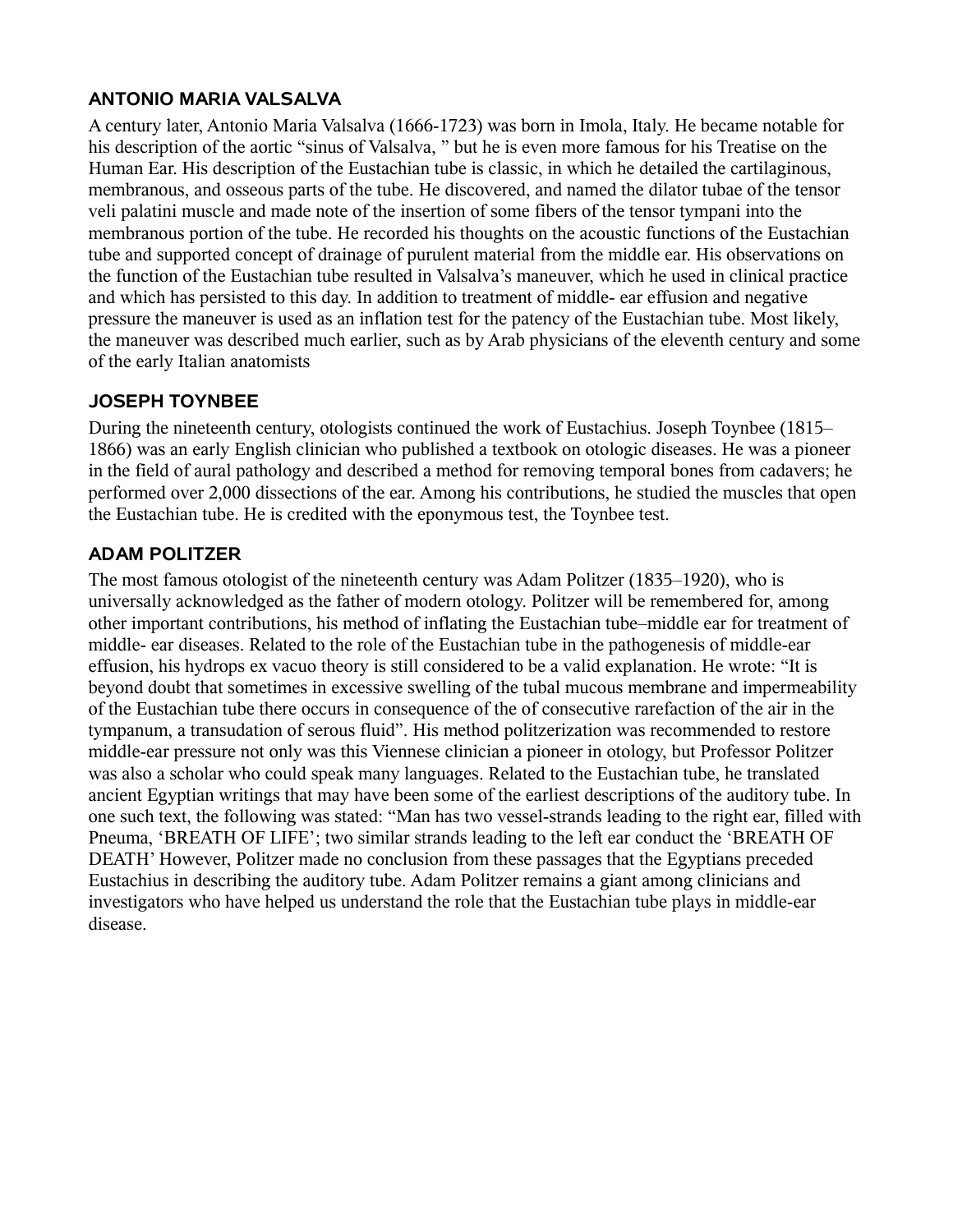### **THE PIONEERS**

#### *Arnold Rice Rich*

During the first half of the twentieth century, Arnold Rice Rich, a professor of pathology at Johns Hopkins Medical School, distinguished himself by performing elegant physiologic experiments in which he assessed the function of the muscles of the Eustachian tube and surrounding structures, such as the tensor veli palatini, tensor tympani, levator veli palatini, and salpingopharyngeus. He was the first investigator to attribute the sole active dilator function of the Eustachian tube to contraction of the tensor veli palatini muscle.

**Henry B. Perlman:** In the mid portion of the twentieth century, Henry B. Perlman, a professor of otolaryngology at the University of Chicago, made notable contributions to the understanding of the patulous Eustachian tube, which could be caused by denervation of the tensor veli palatini muscle.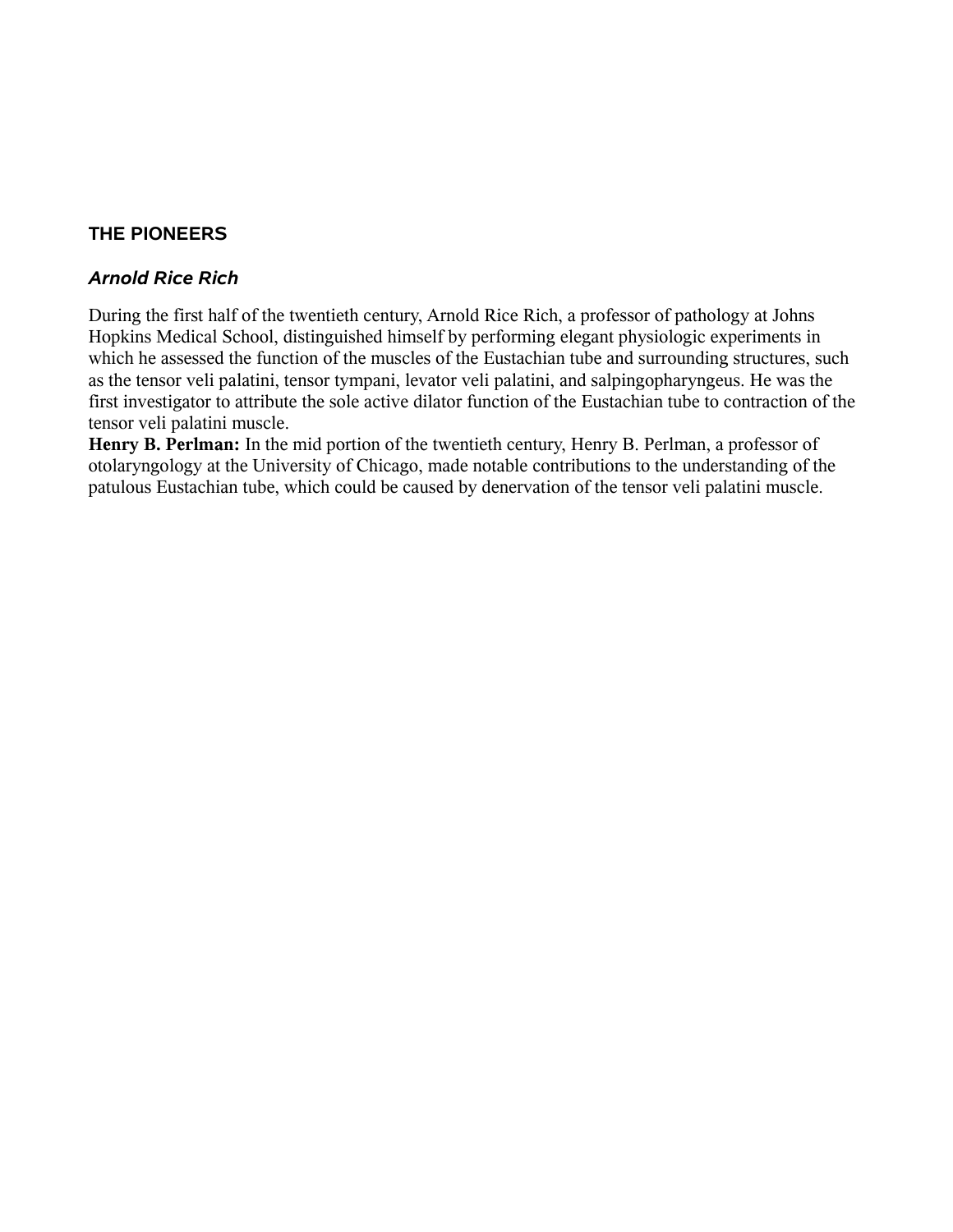# **7 REVIEW OF LITERATURE**

Honjo and colleagues examined 131 years of 83 patients 10-20 years of age and found that sinusitis was associated with 49% of refractory otitis media cases.

Nakano y and soto y have correlated the size of the mastoid air cell system with prognosis in otitis media with effusion in children and found it to be inversely related.

Stoikes and dutton found that post operatively patients who had undergone endoscopic sinus surgery had relief of their otological symptons related to eustachian tube dysfunction.

Cinnamunu, sade j developed a model to evaluate how pressure homeostasis of the middle ear can be maintained. They found that the worst model for adapting to these changes was a middle ear space with a small mastoid

Politzer more than 100 years ago suggested that abnormal function of the eustachian tubeis the most important factor in the pathogenesis of middle ear disease.

Sade suggested that the retraction of the pars tensa serves as a buffering agent of middle ear negative pressures.

Bayramoglu et al stressed on the small mastoid cellular system allowing for less efficient gas exchange between the middle ear cleft and micro circulation of the mucosa.

Klein jo and bluestone elaborated on the unphysiological pressures that can develop in the nasopharynx and adversely affect the middle ear and eustachian tube when the nose and nasopharynx have inflammation or obstruction.

Bluestone et al have elucidated on the inflammative swelling of the eustachian tube mucosa in allergic individuals and subsequent eustachian tube dysfunction development.

Shure et al have stated the use of visually inspecting the tympanic membrane as one of the simplest and oldest ways to assess how the eustachian tube functions and provides a presumptive evidence of eustachian tube dysfunction.

Jerger has elaborated in the use of an immitance instrument to obtain a tympanogram as an excellent way of determining the middle ear system and in assessing eustachian tube function.

Elner et al reported that 86% of the otologically normal adults could perform the valsalva maneuver while 79% perform the toynbee.

Holmquist studied eustachian tube function in adults before and after tympanoplasty and reported that the operation had high rate of success in good eustachian tube function.

Palva and karja studied the eustachian tube patency in chronic ears and found no differences between the ears that failed tympanoplasty and those that succeeded.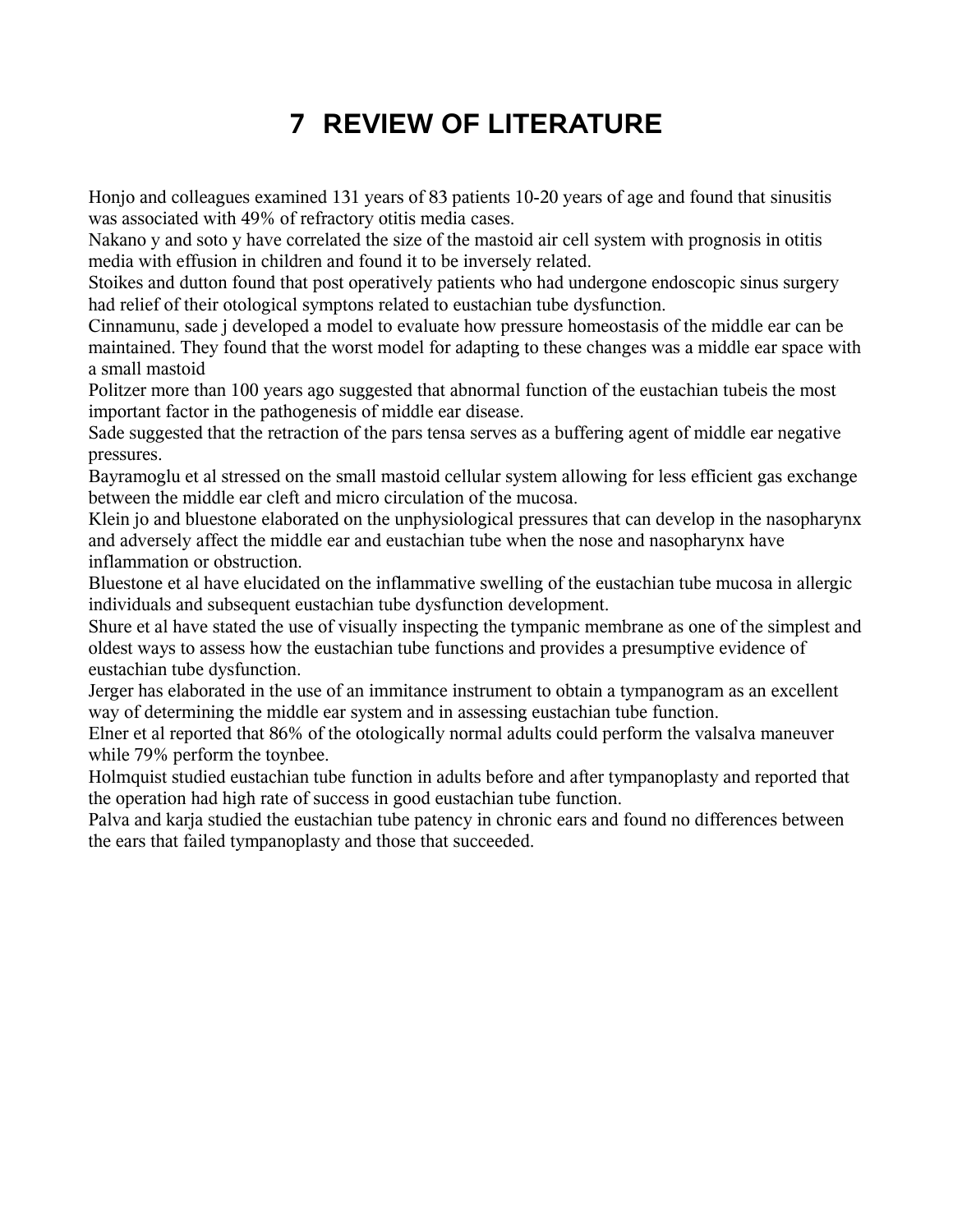## **8 ANATOMY OF THE EUSTACHIAN TUBE**

In the adult, the length of the Eustachian tube has been reported to be as short as 30 mm and as long as 40 mm, but the usual range of length reported in the literature is 31 to38 mm. 27, 36–40 The study by Sudo and colleagues, in which they constructed a wire frame model from their temporal bone histologic specimens, found the average length of the cartilaginous, junctional, and osseous portions from the temporal bone specimens to be 23. 6, 3.0, and 6. 4 mm, respectively, for a total length of 33 mm. 1 It forms a 42 +/- 9–degree angle with a parasagittal plane through the medial pterygoid plate. The Eustachian tube in the adult begins in the nasopharynx and passes posteriorly and laterally through the petrous temporal bone. The tube does not take a straight course from the nasopharynx to the middle ear but rather a slowly curving inverted S course. Speilberg found that in adults the tube makes two curves from the tympanic cavity, arching downward and forward across the space between the anterior canal wall and the bony external auditory meatus in the condyle of the mandible. Before the pharyngeal orifice, it makes another slight curve downward and forward. Additional observations Support Speilberg's observations.

The nasopharyngeal end of the Eustachian tube lies about20 mm above the plane of the hard palate. The cartilage protrudes into the nasopharynx; this protrusion is known as the torus tubarius A thick layer of epithelium continuous with the soft tissue lining of the nasopharynx covers it. An observer viewing the nasopharynx endoscopically cannot see the torus tubarius but can see the mucosa overlying the cartilage. Any inferences drawn from observing motion in this area must consider this point of the anatomy.

 The lumen is lined with PSEUDOSTRATIFIED COLUMNAR EPITHELIUM of the CILIATED type, which sweeps material from the middle ear to the nasopharynx. The mucosa is continuous with the lining of the tympanic cavity at its distal end, as it is with the nasopharynx at its proximal end. Associated with these ciliated epithelial cells are goblet cells that comprise about 20% of the cell population. Tos and Bak-Pedersen studied temporal bones from premature and newborn infants, children, and adults who were free of signs of otitis media and made 30, 000 to 60, 000 counts of goblet cells in different portions of the Eustachian tube, for example, pharyngeal to tympanic ends and the lateral, medial, floor, and roof of the mucosa of the lumen. They found very low densities in all parts of the tube in premature infants, increasing in the pharyngeal portions gradually through childhood and attaining a very high density in the adult. A similar density was reported between the lateral and medial walls, but it was lower in the roof and higher in the floor of the tube. The fat tissue located in the inferolateralportion of the Eustachian tube, termed OSTMANN'S FAT PAD, most likely aids in closing the tube. As described above, after birth, the fat pad increases in volume, primarily in height (in association with an increase in the tubal height) but not in width, thus making a greater mass in the child Takasaki and colleagues assessed temporal bones from individuals 3 months to 88 years and reported that contraction of the tensorveli palatini muscle moves the lateral lamina of the Eustachian tube cartilage in an inferolateral direction to the superior aspect of the tubal lumen and that Ostmann's fatty tissue will limit the opening of the tubal lumen, especially in the inferior aspect Orita and colleagues, from studies of 25 temporal bone specimens(33 gestational weeks to 38 years), reported differences in the location of the fatty tissue between infants and children versus adults; there was more tissue at the narrowest portion of the tube in adults compared with infants and young children, which they postulated may be related to better protective function. There are four muscles associated with the Eustachian tube: the TENSOR VELI PALATINI, the TENSOR TYMPANI, the LEVATOR VELI PALATINI, and the SALPINGOPHARYNGEUS. Each at one time or another has been directly or indirectly implicated in tubal function.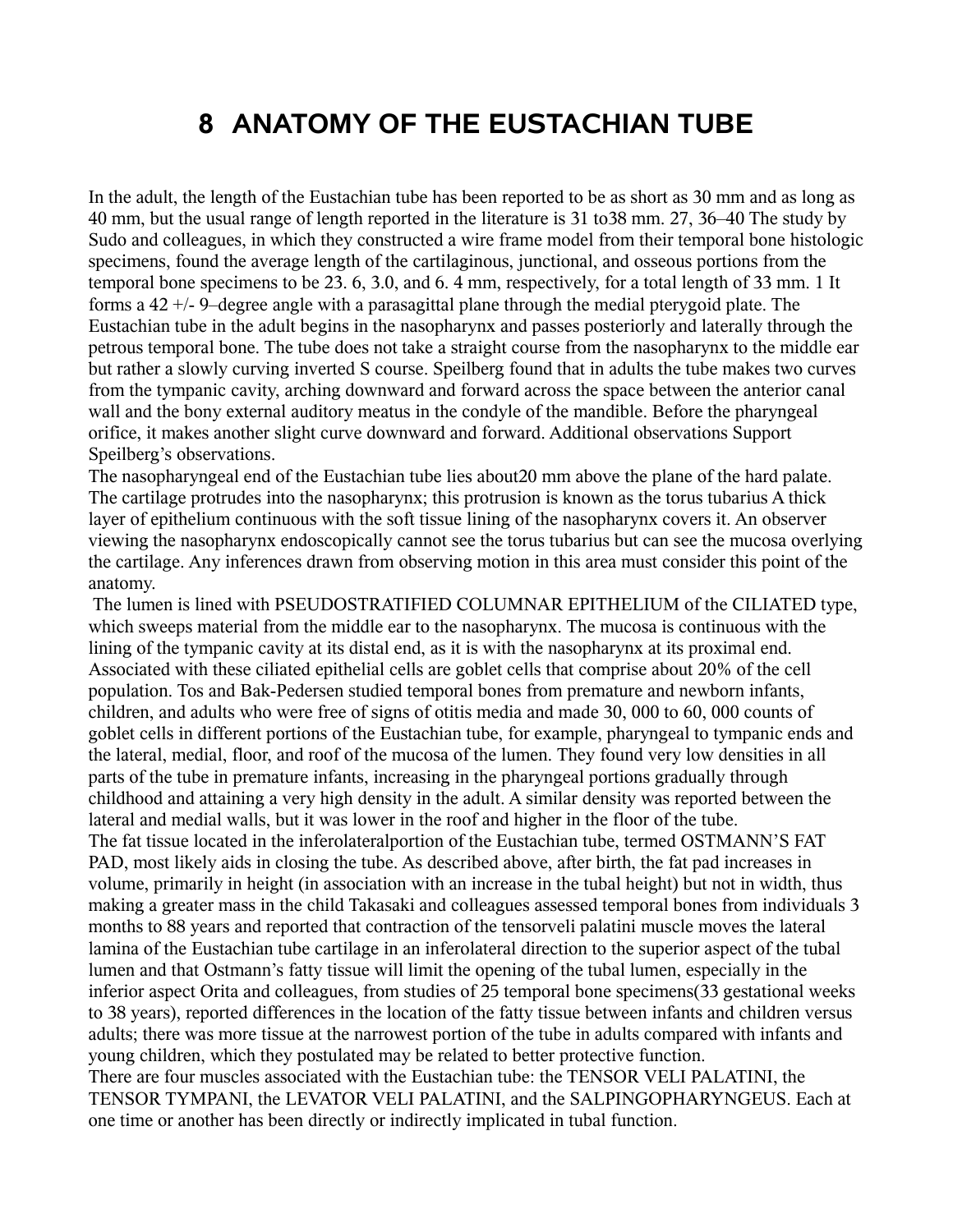At rest, the Eustachian tube is passively closed. It opens during such actions as swallowing, yawning, or sneezing, thereby permitting the equalization of middle ear and atmospheric pressures. Most anatomic and physiologic evidence supports active dilation induced either solely by the tensor veli palatini muscle with assistance from the levator veli palatini muscle. Closure of the tube has been attributed to passive reapproximation of tubal walls by extrinsic forces exerted by the surrounding deformed tissues, by the recoil of elastic fibers within the tubal cartilage, or by both mechanisms. Other experimental and clinical data suggest that, at least for certain abnormal populations, the closely applied internal pterygoid muscle may assist tubal closure by an increase in its mass within the pterygoid fossa; this increase applies medial pressure to the tensor veli palatini muscle and consequently to the lateral membranous wall of the Eustachian tube. The closely applied internal pterygoid muscle may assist tubal closure by an increase in its mass within the pterygoid fossa; this increase applies medial pressure to the tensor veli palatini muscle and consequently to the lateral membranous wall of the Eustachian tube.

Five arteries constitute the blood supply to the Eustachian tube: the ascending palatine artery, the pharyngeal branch of the internal maxillary artery, the artery of the pterygoid canal, the ascending pharyngeal artery, and the middle meningeal artery. The venous drainage is via the pterygoid venous plexus.

An extensive lymph network is maintained in the tunica propria of the submucosa of the Eustachian tube and is more abundant in the cartilaginous portion than in the osseous portion. This network drains into either the retropharyngeal nodes medially or the deep cervical nodes laterally. Early investigators, such as Gerlach, described a lymphoid mass within the tube of a6-month-old infant. However, Wolff, in an examination of 250 subjects, and Aschan, in a histologic study of 39 Eustachian tubes, failed to find such a structure. Further, in a study of the developmental anatomy of the tubal system, Rood and Doyle failed to find this lymphoid mass and concluded, like Wolff and Aschan that this tubal tonsil was a rare pathologic abnormality.

#### **THE MIDDLE EAR**

The middle ear is an irregular, laterally compressed, gas-filled space lying within the petrous portion of the temporal bone between the external auditory canal and the inner ear. This cavity can be considered to be divided into three parts superoinferiorly in relation to the tympanic membrane. The middle ear in infants is smaller than in adults. The epitympanum, or attic, refers to that space lying above the superior border of the tympanic membrane. The mesotympanum lies opposite the membrane, and the Because of these dimensions, the middle ear has hypotympanum lies below the membrane. At birth, the cavity and associated structures are of adult size. The vertical and anteroposterior diameters measure about 15mm, whereas the transverse diameter measures 4 mm at the epitympanum, 2mm at the mesotympanum, and 6mm at the hypotympanum been termed a cleft, or narrow box. Superiorly, the cavity is bounded by a thin plate of bone, the tegmen tympani, which extends forward to cover the semi canal of the tensor tympani muscle and posteriorly to cover the attic, thereby isolating the middle ear from the middle cranial fossa. Anteriorly, the floor of the middle-ear cavity is raised to become continuous with that of the bony portion of the Eustachian tube. Superiorly and beneath the tegmen tympani lies the Eustachian tube by an cylindric semicanal for the tensor tympani muscle, which is separated from upwardly concave thin bony septum, the cochleariform process. This process enters the middle ear along its laterally. Superomedial margin to end just above the oval window, at which point it flares. This termination of the cochleariform process serves as a pulley about which the tendon of the tensor tympani muscle makes a right-angled turn to proceed laterally to its insertion on the muscular process of the malleus. The middle ear is bounded medially by the lateral surface of the bone covering the labyrinth of the inner ear. A bulbous, hollowed prominence formed by the outward projection of the basal turn of the cochlea occupies the position between the oval and round windows. This structure, the promontory, is crosshatched by the various branches of the tympanic plexus of nerves. The lateral wall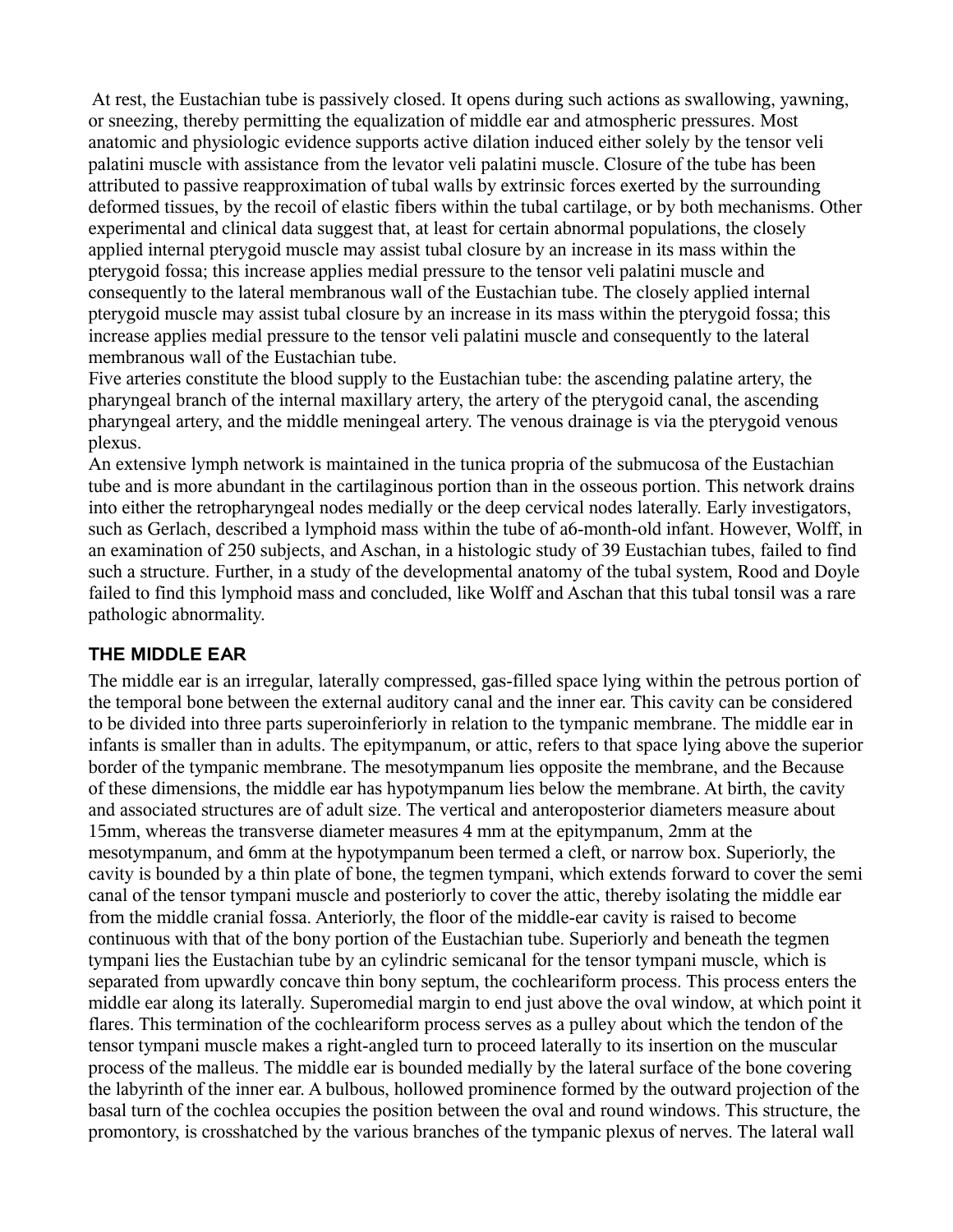is formed by the tympanic membrane, the tympanic ring, and a portion of the squamous temporal bone called the scutum. The posterior border of the middle ear is demarcated by the anterior wall of the mastoid cavity, the pyramidal prominence, and is connected to the mastoid antrum by the aditus ad antrum.

### **MASTOID AIR CELL SYSTEM**

The mastoid refers to that portion of the petrous temporal bone that lies posterior to the middle-ear cavity. In the adult, the mastoid mastoid is extended exteriorly and interiorly to form a process to which the sternocleidomastoid muscle is attached superficially. The mastoid is filled with a system of interconnected cells. The mastoid antrum is posterior and continuous with the epitympanum and is the largest of these gas-filled spaces. The antrum serves as a patent communication between the middle ear and the mastoid gas cells. In the young infant, the mastoid process is small and the degree of pneumatization is low. This small gas cell system may be related, at least in part, to the susceptibility of infants to high negative middle ear pressure and, subsequently, otitis media. Also, incomplete development of this gas cell system has been associated with frequent bouts of otitis media in infants and young children. By between 5 and 10 years of age, the process of pneumatization is, for the most part, complete.

## **PHYSIOLOGY OF THE EUSTACHIAN TUBE**

All land-living vertebrates – reptiles, birds and mammals – have developed some form of middle ear transformer mechanism to convert airborne sound waves into pressure changes suitable for transmission within the fluids of the inner ear. Despite divergent evolution of the various orders, the middle ear mechanism has achieved a remarkable homology with tympanic membrane coupled by one or more ossicles to a mobile platform in contact with the perilymph. The middle ear is gas filled and so there is minimal frictional resistance to the movement of the ossicles, and the middle ear gas pressure is approximately equal to external pressure, which allows optimal transfer by the tympanic memrane. The middle ear is, in effect, a gas pocket. Biological gas pockets are found in birds as respiratory air sacs and in fish as buoyancy bladders and elsewhere as in the paranasal sinuses and the pleural cavities. Some biological gas pockets are quipped with elaborate mechanisms to maintain their total pressure or even to increase it. Fish possess an organelle called the rete mirabiule, which can actively pump gas from the circulation into the buoyancy bladder to equilibrate its pressure with that of the surrounding water.

All biological gas pockets face two special problems: the need to overcome shrinkage or reduced pressure because of a net loss of gases into the surrounding circulation, and the need to keep the inside of the sac clean. In the middle ear these two problems have been overcome by 'gas inhalation' or ventilation through the Eustachian tube and by a mucociliary transport mechanism to clear mucus and debris from the middle ear towards the nasopharynx.

In the middle ear lumen the gases 'strive' to reach equilibrium with their corresponding gas pressures in the surrounding capillaries. The middle ear oxygen, carbon dioxide and water vapour are in equilibrium with the blood leaving the middle ear, as they move relatively quickly across the various barriers. Assuming that the venous blood draining the middle ear has a gas composition similar to the of mixed venous blood, then a steady state situation would finally evolve in which the total middle ear gas pressure would be lower than that of the atmosphere by about 56 mmHg (760–704 = 56). This would result in a large pressure gradient across the tympanic membrane, which would compromise its impedance matching properties. For the middle ear to reach a total pressure equal to atmospheric, some compensation is needed and this is provided by the periodic supply of gas from the nasopharynx through the Eustachian tube.

Not enough is known about the qualitative and quantitative physiological variables that govern gas transfer from the nasopharynx through the Eustachian tube into the middle ear. These are important if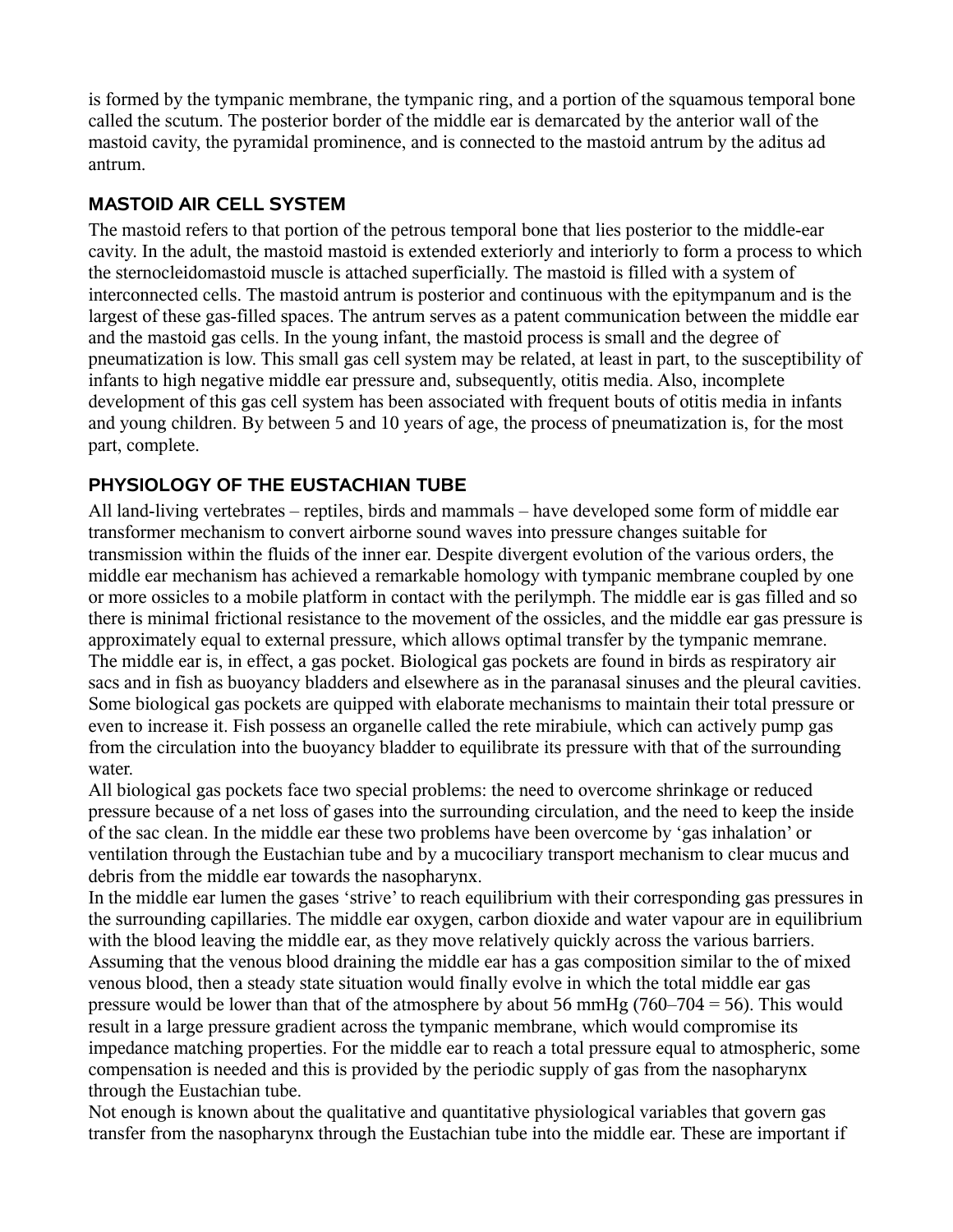we wish to identify and compare ventilation in healthy and diseased ears. The equivalent of ventilation in the lung (tidal volume X respiratory rate) for the middle ear is the ventilation volume multiplied by the number of gas admissions per unit of time. The human Eustachian tube is 3-4 cm long and can be thought of as two cone-like structures fused together by a narrow ring, the isthmus.

The medial cone-like structure that joins the nasopharynx is collapsible and, indeed, is collapsed most of the time. This section can be thought of as the 'Eustachian tube bellows'. The lateral cone that joins the middle ear is bony and rigid and is an extension of the middle ear itself. The 'bellows' and the lateral cone meet at the isthmus, which is a 1-2 mm long segment of about 0.6-1.2 mm diameter. The bellows are actively opened by the tensor palati muscle during swallowing, yawning of movements of the jaw. The bellows open for nearly 0.2 seconds once every 1-2 minutes, that is for a total of about 3-4 minutes per 24 hours – a rather short time. In general, gas flows from one place to another in accordance with the total pressure difference existing between the two places. This is in contrast to the diffusion of individual gases within a mixture, which move according to partial pressure differences between one place and another. When passing through the Eustachian tube, gas flow is hampered by the isthmus. The Eustachian tube is therefore not so much a tube as a bellows at the end of which is the narrow isthmus. Once gas passes the isthmus it is in the middle ear. The structure of the Eustachian tube is such that, normally, the mucociliary clearance and ventilation functions do not interfere with one another. Mucus streams along the floor of the tube and, indeed, only the floor is paved with ciliated cells. Air flows about it, provided the Eustichian tube is not blocked with mucus. The amount of gas that will pass through the isthmus is a function of the pressure difference between the nasopharynx and the middle ear, the time the isthmus is opened and the length and diameter of the isthmus. The negative pressure difference created between the middle ear and the nasopharynx by the loss of 1- 2µl per 1-2 minutes depends of the size of the middle ear cavity, which in turn depends on the volume of the mastoid cavity. In a normal cellular mastoid, which has been estimated to have an average volume of about 12 ml, the negative pressure difference developed when 1-2 ml, the negative pressure difference developed when  $1-2\mu l$  gas are lost is about  $1-2$  mm  $H_2O$ . This pressure difference is so small that it is questionable whether gas can pass passively through the 1 mm diameter opening of the 1-2 mm long isthmus during 0.2 seconds. The volume of the narrow hole that constitutes the isthmus is also about 1-3µl. Consideration should therefore be given to the possibility that air normally passes through the Eustachian tube not passively down a pressure gradient, but by some active mechanism.

### *The mastoid as a physiological buffer for the middle ear*

The effect of a gas balance deficit in respect of the total pressure of an air pocket such as the middle ear depends on the amount lost in relation to the initial size of the gas pocket. Although the human middle ear proper gas volume is about 0.5 ml, the volume of the entire middle ear cleft differs greatly among individuals as it includes mastoid cavities of variable volume. The mastoid pneumatic system varies from about 1 ml to 30µl. Therefore, a given gas deficit (or excess) will manifest itself differently in well pneumatized and in poorly pneumatized mastoids.

A 20 µl volume change will result in a 100 mm H2O pressure change in a 2µl middle ear cleft, but will exert only a 10 mm H2O pressure change in a 20µl middle ear cleft. The pressure difference may be pathological in the small volume middle ear but non-significant in the other. It is not surprising, therefore, that most ears afflicted with the 'chronic ear syndrome 'have a hypopneumatized, acellular or sclerotic mastoid. Ears with well pneumatized mastoids rarely exhibit any of the 'chronic otitis media' conditions and probably rarely develop a negative middle ear pressure. The explanation for the protective effect of an adequately pneumatized mastoid is quite simple: its volume serves as a pressure buffer.

Hellstrom and Stenfors showed that when pressure was exerted in the bulla of rats the pars flaccida retracted or ballooned to a degree that was proportional to the pressure exerted in the bulla. The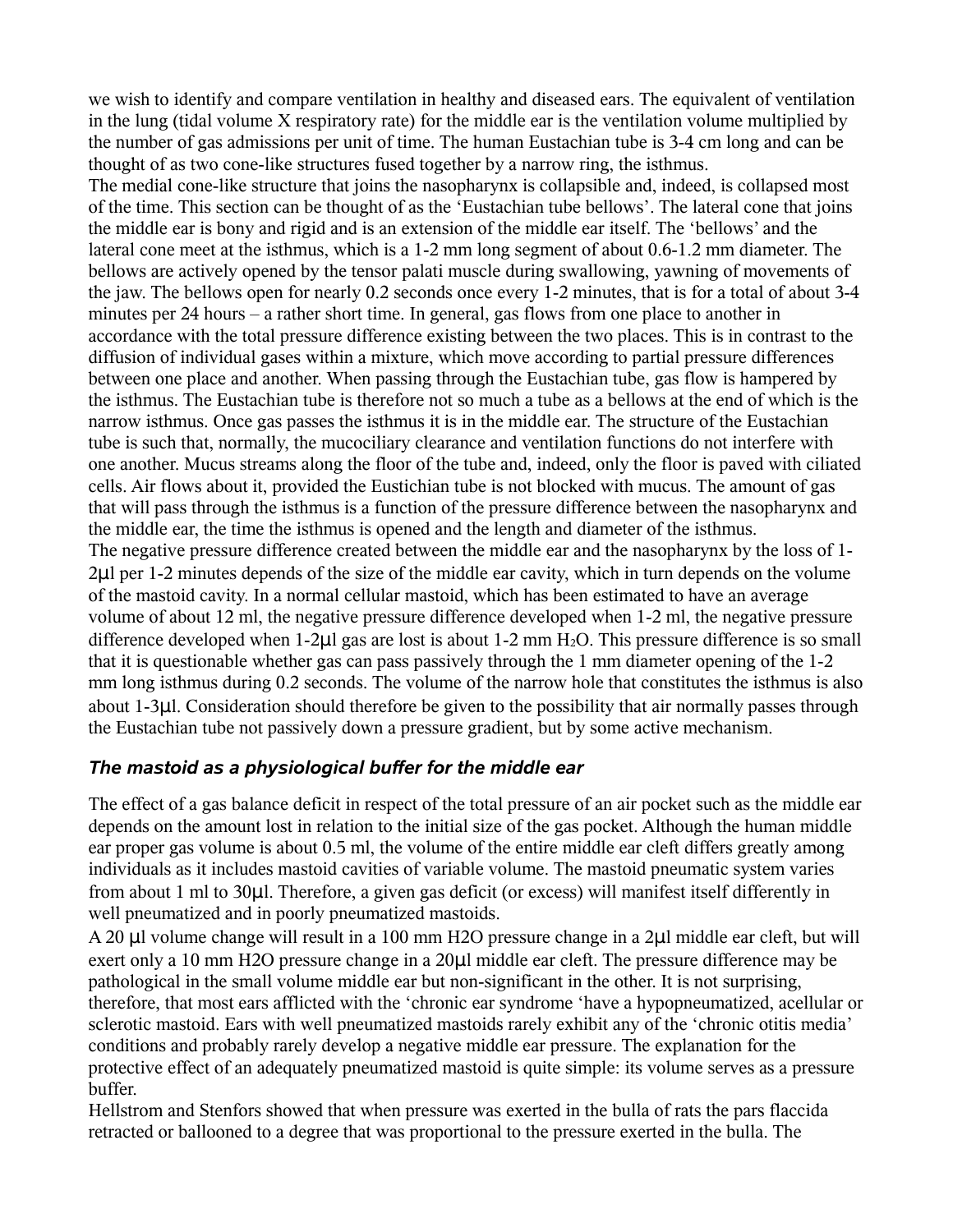correlation between the size of the mastoid pneumatization and middle ear pressure was also nicely demonstrated when detailed observations showed that well pneumatized mastoids are associated with a pars flaccida that is not usually retracted, whereas a retracted pars flaccida was usually associated with a scerotic mastoid. This suggested the association of a non-pneumatized mastoid system with a negative middle ear pressure.

The effect of mastoid pneumatization on middle ear total pressure changes has also been demonstrated during anaesthesia with nitrous oxide. This gas diffuses quickly into the middle ear, and it is found that the pressure in human middle ears increases more rapidly and attains higher values in those with small mastoids than in those with large ones. The observation shows that extensive pneumatization could buffer pressure changes, whereas small mastoid air volumes could not.

Mastoid cavities develop only after birth and grow almost to reach their adult size by the age of 5 years. Their final size is achieved when the skeleton matures, that is, between 15 and 20 years of age. Infants who lack adequate mastoid pneumatization do seem to suffer from acute suppurative otitis media and chronic secretory otitis media much more frequently than adults, although as the mastoid volume increases they 'grow out' of this problem. The reason some children suffer for a longer time than others probably depends on a slow rate of the development of the air-cell system. Ears with recurrent acute suppurative otitis media and chronic secretory otitis media can be shown radiologically to have delayed mastoid pneumatization. Histologically the primitive mesenchyme, which in development fills the middle ear and mastoid, seems to linger for longer in the mastoids of those ears with recurrent acute suppurative and secretory otitis media. In some patients mastoid pneumatization develops late and is incomplete. These individuals constitute the group most at risk of the entire chronic ear syndrome.

#### **THE REACTION OF THE MIDDLE EAR TO NEGATIVE PRESSURES**

When a negative pressure develops in the middle ear, the atmospheric pressure on the outside compresses the tympanic membranes at its weakest points, which therefore retract. The pars flaccida retracts first because of its elasticity. Its sensitivity to pressure is high and it will retract in response to even minor changes. The amount of negative pressure that is damped by retraction of the pars flaccida depends on the buffering action of the mastoid cavity. Hellstrom and Stenfors found that in rats the retracted or ballooned pars flaccida may change the middle ear volume by up to 0. 5 per cent in the face of a 50 mmH2O pressure gradient. When the pars flaccida had retracted to its maximum, a further decrease in middle ear pressure caused the relatively non-flexible pars tensa to retract. If the pressure continues to decrease after the final retraction of the pars flaccida and pans tensa, the Eustachian tube may open when gas from the nasopharynx enters the middle ear and abolishes the negative pressure. This is what happens during aircraft descent, but if equilibration does not occur and the negative pressure continues to increase then, when it reaches  $50-90$  mm  $H_2O$ , a transudate from the blood vessels lying in the middle ear fills the cavity. This transudate by itself diminishes the middle ear volume and prevents a further decrease in its pressure. These changes constitute barotrauma. In humans the volume displaced by total retraction of the pars flaccida is about 0. 05 ml. Total retraction will therefore damp pressure differences of about 50 mm  $H_2O$  in a small middle ear cleft whose entirevolume is 1 ml. In a normal middle ear cleft of about 10 ml, only 5 mm H2O will be compensated by a total retraction of the pars flaccida. It seems likely that regular physiological pressure fluctuations are of the order of 5mm H2O, and that such small pressure changes are readily equalized by retraction of the pars flaccida. If negative pressure persists, then the more rigid tympanic membrane starts to retract. This compensating mechanism may not neutralize the entire negative pressure, but usually keeps it a few mm H<sub>2</sub>O below atmospheric, as has been measured by Buckingham and Ferrer and Sade et al. It further gas depletion continues there are several possible consequences. Damage to the collagenous skeleton of the pars tensa will convert it to an elastic membrane with properties similar to the pars flaccida. The new structure of the pars tensa will allow for further retraction and deep atelectatic pockets. It is the ear with the sclerotic mastoid that normally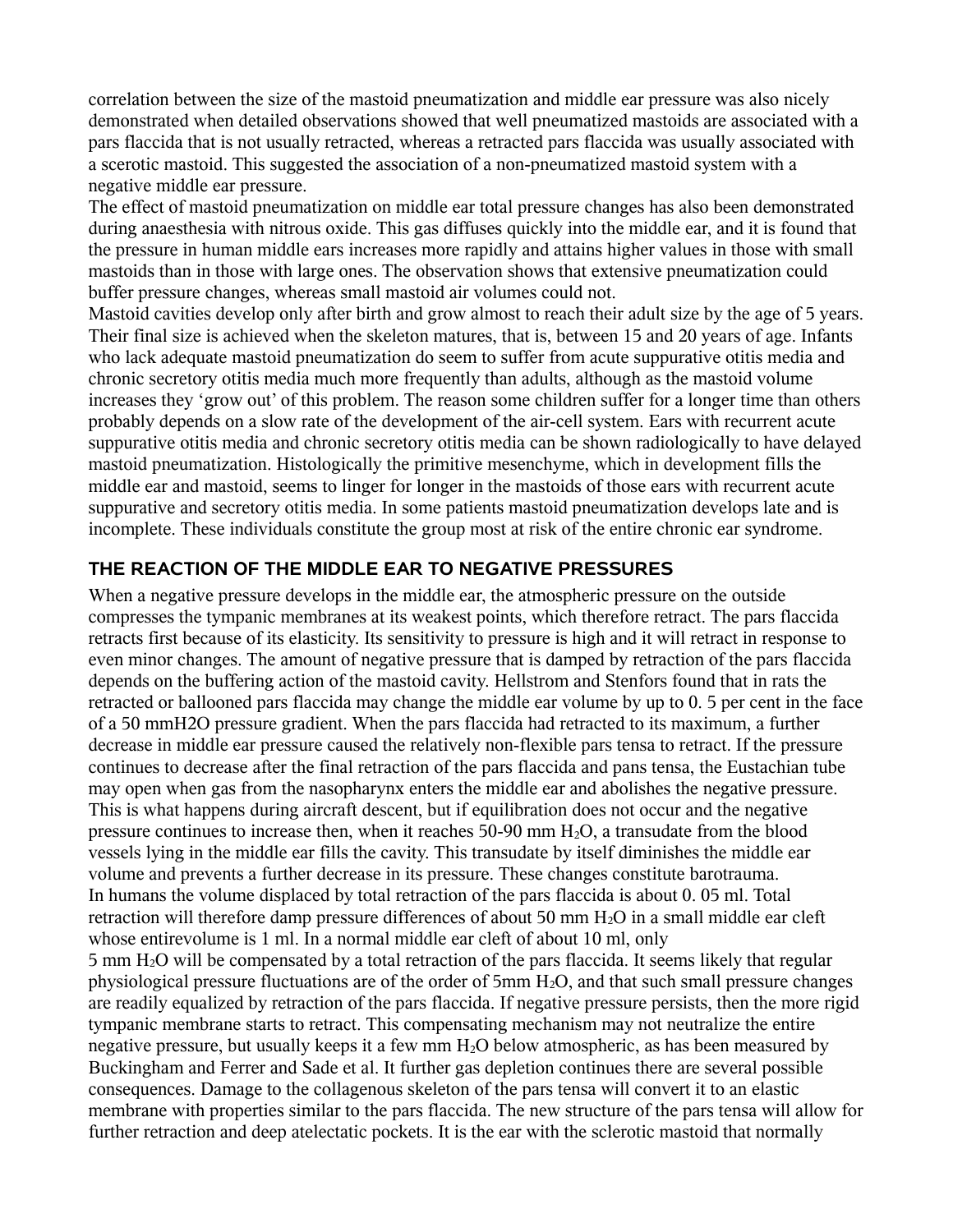succumbs to consistent negative pressures.

The volume of the middle ear may be reduced by swelling of the mucosa or engorgement of the blood vessels. Middle ear gas volume is also reduced by 'flooding' the middle ear space by an effusion. This is usually seen in acute and chronic secretory otitis media, but also in 20 percent of atelectatic middle ears. Under these conditions the middle ear cavity can be partly or even entirely filled with an effusion, leaving little or no gas pocket free to develop a negative pressure. Indeed, at times so much exudate is formed that the pressure becomes positive – as seen when the exudate spills out through the edge of a myringotomy.

Thus, although atelectatic ears and those with a secretory otitis media may develop significant negative pressure during their formation, reduction of the middle ear volume in one way or another leaves a pressure that is only a few mm H2O below that of the atmosphere.

The middle ear exudate in acute and chronic secretory otitits media can be viewed as a mechanism protecting the tympanic membrane from prolonged negative pressure. The price of this protection is a relatively small conductive hearing loss.

A prolonged and uncompensated negative pressure can damage middle ear structures. Changes in the collagenous layer of the tympanic membrane have been mentioned already, but the ossicular chain, especially the long process of the incus, can also disintegrate.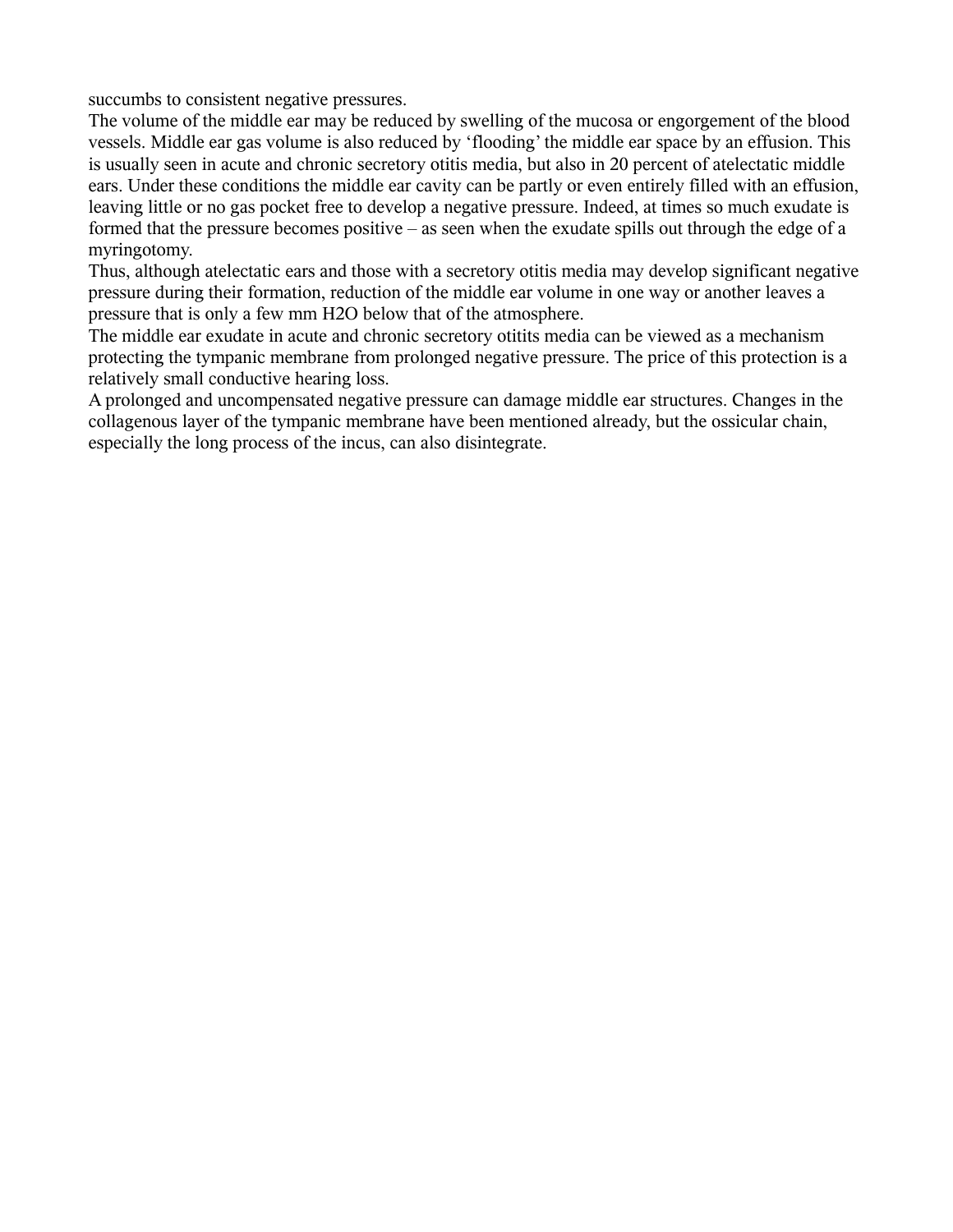## **9 SURGICAL ANATOMY**

The introduction of functional endoscopic sinus surgery (FESS) by Messerklinger and Wigand radically changed the way otolaryngologists treat sinusitis. For safe surgery, a clear understanding of sinus surgical anatomy is fundamental. This article takes the reader through endoscopic sinus surgery, emphasizes the relevant surgical anatomy, and briefly discusses pertinent anatomical variations.

#### **ETHMOID SINUS**

Of all the paranasal sinuses, the ethmoid sinus is the most complex and is aptly referred to as a labyrinth. The anterior cells of this sinus first appear in the third fetal month as pits of the lateral nasal wall adjacent to the middle meatus. At birth the anterior ethmoid measures  $2 \times 2 \times 5$  mm, and the posterior ethmoid measures 2 x 4 x 5 mm; they are difficult to view with routine radiography. The ethmoids attain adult size by the twelfth year, expanding into adjacent areas beyond its capsule.

In the adult, the ethmoids are pyramidal in shape, with the base located posteriorly. They measure 4 cm to 5 cm anterior to posterior, 2.5 cm in height, 0.5 cm wide anteriorly, and 1.5 cm wide posteriorly. The roof of the sinus, the fovea ethmoidalis, usually extends 2 to 3 mm above the more medial cribriform plate.

The entire ethmoid bone is a paired scaffolding held together by two lamina cribrosa. Each lamina cribrosa is separated in the midline by an upward projection, the crista galli. The ethmoid labyrinth forms the greater portion of the ethmoid bone.

Laterally, the lamina papyracea forms the bony division from the orbit. Any dehiscence of this lamina forms a potential pathway for spread of sinus infections into the orbit. Medially, it is bounded by the middle, superior, and if present supreme turbinates. Posteriorly and inferiorly, the ethmoid clefts open into the corresponding nasal passages and finally into the choanae. The anterior roof is bounded by the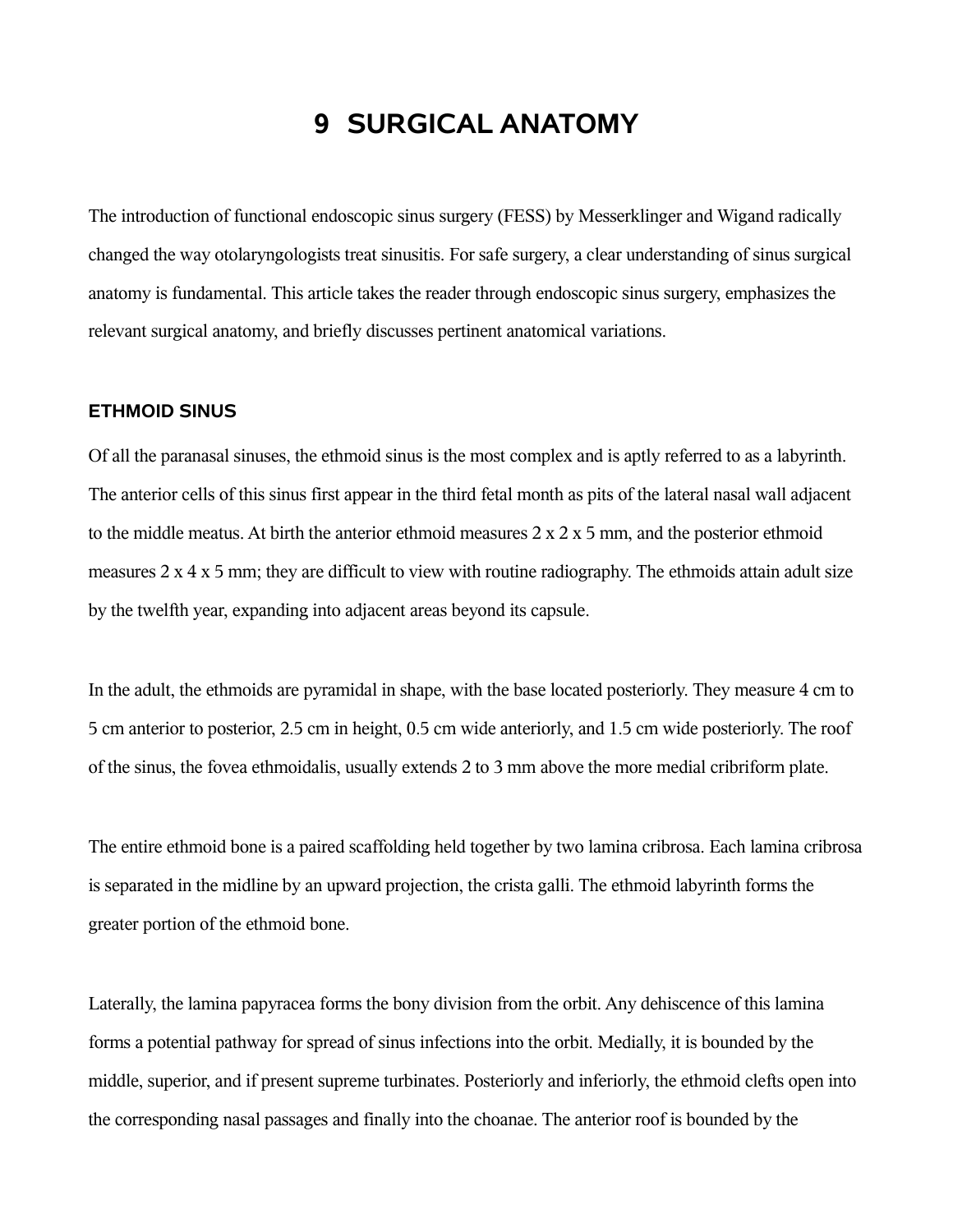downward extension of the frontal bone.

The complex ethmoid labyrinth is divided into a series of lamellae, which are relatively constant and can help guide the surgeon during the surgery. These lamellae are the uncinate process, the bulla ethmoidalis, the ground lamella of the middle turbinate, and the lamella of the superior turbinate. Rarely, there is a fifth lamella known as the supreme turbinate. The ground lamella of the middle turbinate is a constant and well - developed lamella. It divides the ethmoid into anterior and posterior portions. The anterior cells are smaller and more numerous than the posterior cells.

#### **ANTERIOR ETHMOID**

Most sinus disease involves the anterior ethmoids. Several important anatomic landmarks are associated

with this structure.

#### **UNCINATE PROCESS**

The uncinate process is a thin and almost sagittally oriented bone. It runs in a sickle - shaped curve from anterosuperior to posteroinferior. Its anatomy is better appreciated by medializing the middle turbinate. It is approximately 3 to 4 mm wide and 1.5 to 2 cm in length. Its posterior margin is sharp and concave. It is anterior and parallel to the anterior surface of the ethmoid bulla. The hiatus semilunaris occupies the space between the posterior aspect of the uncinate and the anterior surface of the ethmoid bulla. The lateral surface of the uncinate forms the medial surface of the infundibulum. Posteriorly and inferiorly, the uncinate attaches to the ethmoidal process of the inferior turbinate bone. The posterior - superior attachment is to the lamina perpendicularis of the palatine bone. The ascending anterior convex margin contacts the lateral nasal wall, which may extend up to the lacrimal bone. The uppermost segment of the uncinate process runs a variable course. It is hidden by the insertion of the middle turbinate. It can extend to the base of the skull or turn laterally to insert into the lamina papyracea and may turn frontally and fuse with the insertion of the middle turbinate.

There are almost always defects between the uncinate and the inferior turbinate. These defects are covered

with dense connective tissue and nasal mucosa and are known as the anterior and posterior fontanelles.

Accessory maxillary ostia are often observed in the posterior fontanelle region.

The uncinate is usually oriented at 140° to the lateral nasal wall and the lamina papyracea, but the

orientation can vary significantly. Extensive nasal polyps within the infundibulum can displace the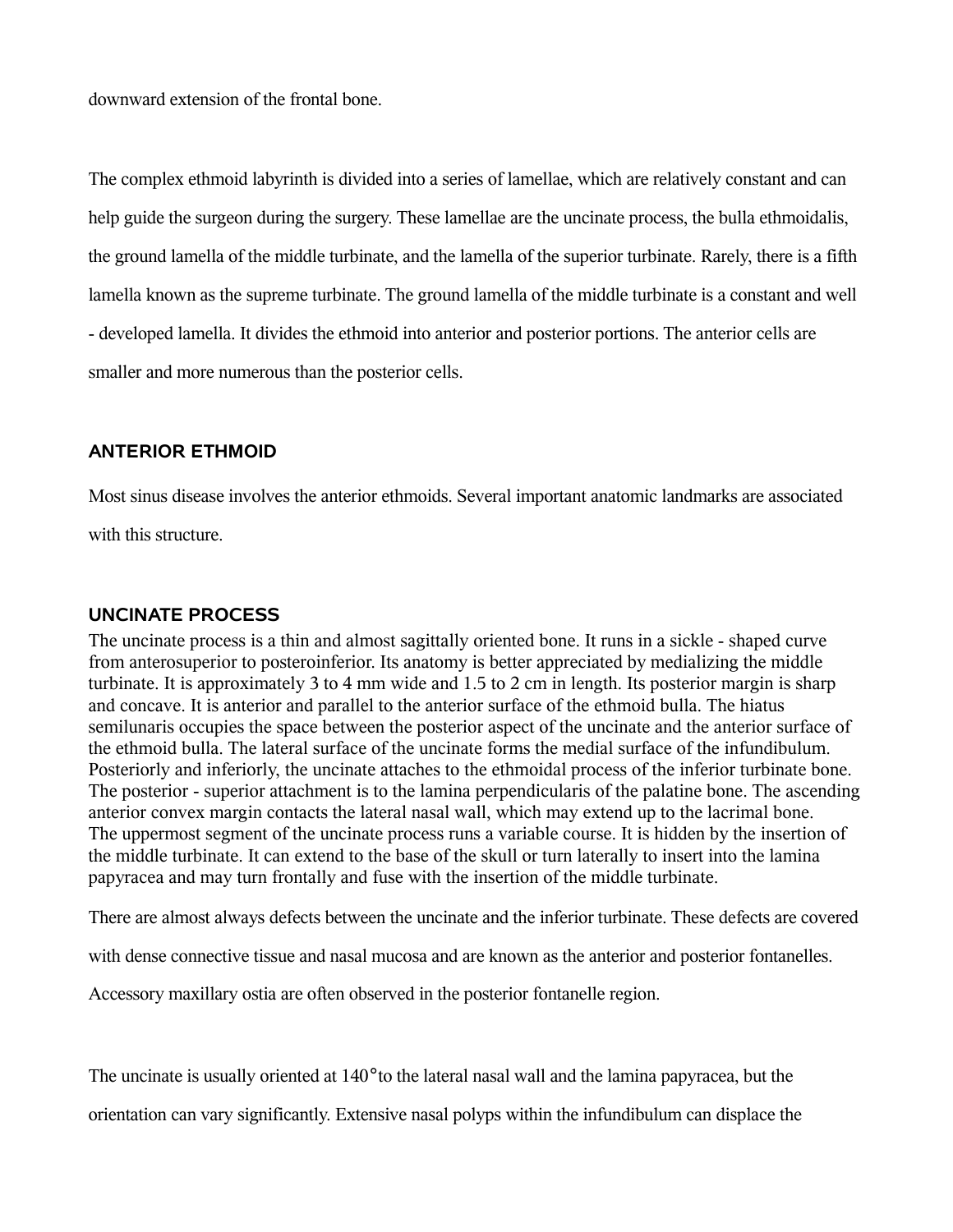uncinate medially. It can be displaced laterally, as seen in maxillary sinus hypoplasia. Rarely, the uncinate can be pneumatized. Orbital injury can occur if lateral displacement of the uncinate (with accompanying atelectasis of the infundibulum) is not appreciated during the infundibulotomy.

#### **ETHMOID BULLA**

The ethmoid bulla is one of the largest and most consistent anterior ethmoid air cells. It is created by the pneumatization of the bulla lamella. Occasionally, the ethmoid bulla is poorly developed or absent. It is located in the middle meatus, directly behind the uncinate process, and in front of the ground lamella of the middle turbinate. Superiorly, the anterior wall of the ethmoid bulla can extend to the skull base to form the posterior limit of the frontal recess. If this division is absent, there is direct communication between the frontal recess and the sinus lateralis, normally located above the bulla. Posteriorly, the bulla can fuse with the ground lamella.

Variations include a highly pneumatized bulla lying in the lower aspect of the middle meatus. In this position, the ethmoid bulla can narrow the infundibulum. If the ethmoid bulla is not pneumatized, a bony projection known as the torus lateralis forms from the lamina papyracea.

#### **HIATUS SEMILUNARIS**

The hiatus semilunaris is a sagittal cleft between the posterior border of the uncinate process and the anterior surface of the ethmoid bulla. The middle meatus communicates with the infundibulum through this area, designated as the hiatus semilunaris inferior. The hiatus semiulnaris superior is the cleft formed between the posterior wall of the ethmoid bulla and the ground lamellae of the middle turbinate.

#### **ETHMOID INFUNDIBULUM**

The ethmoid infundibulum (often simply called the infundibulum) is a funnel - shaped, three - dimensional space located in the anterior ethmoidal region. It is bounded medially by the uncinate and laterally by the lamina papyracea. The frontal process of the maxilla and lacrimal bone forms its anterior - superior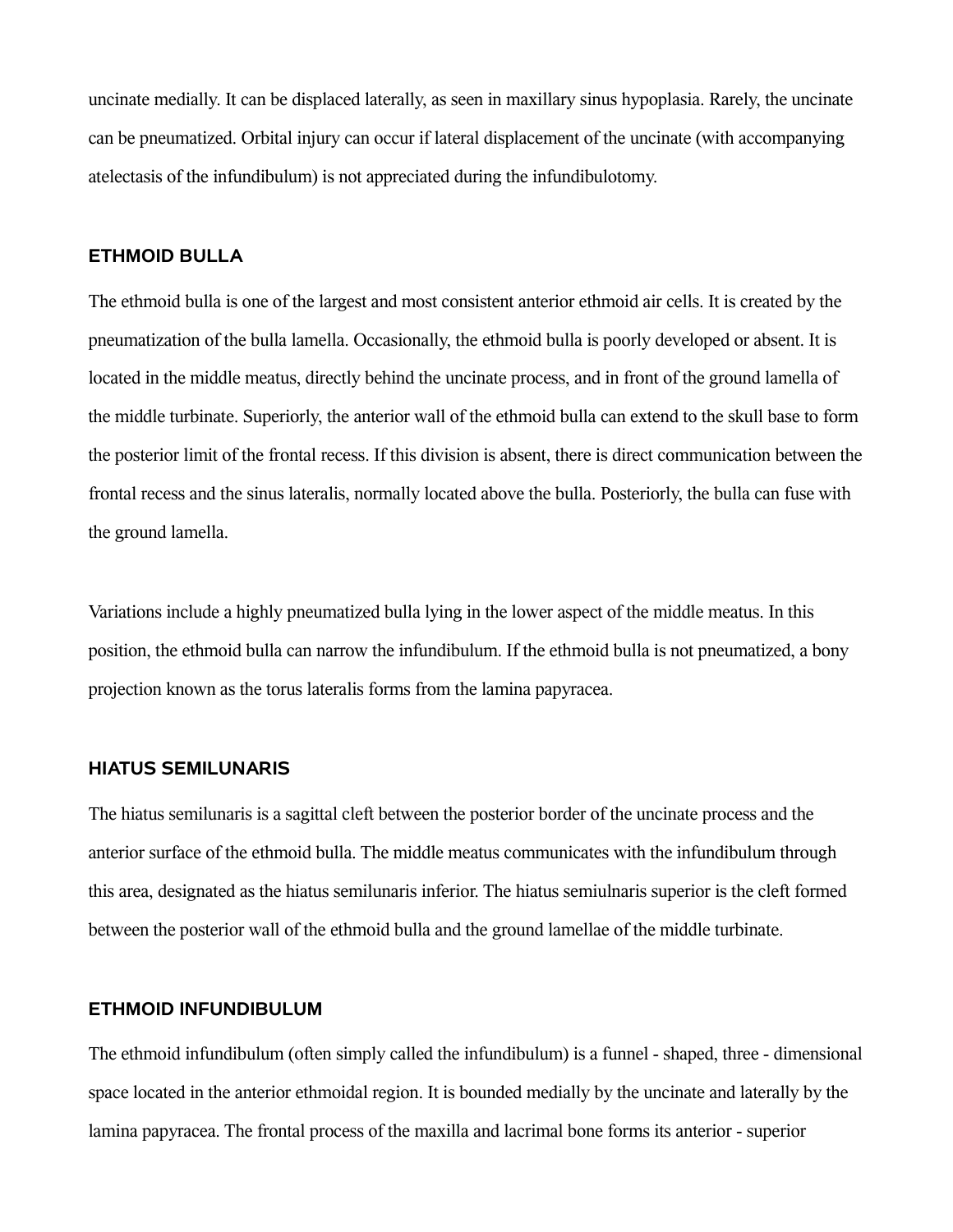boundary. The lumen of the infundibulum appears as a V-shaped structure in axial CT. The posterior border of the infundibulum is bounded by a portion of the anterior ethmoid bulla and tapers in this direction. The ethmoid infundibulum can measure 4 cm in length and 5 mm to 12 mm in depth. The ethmoidal infundibulum communicates with the middle meatus through the hiatus semilunaris.

Superiorly the infundibulum is closely related to the frontal recess, which depends greatly on the attachment of the uncinate process. The uncinate usually bends laterally to attach to the lamina papyracea; in this case, the infundibulum and frontal recess are separated so the frontal recess opens into the middle meatus medial to the ethmoidal infundibulum between the uncinate process and the middle turbinate. Less commonly, the uncinate can attach to the ethmoid roof or insert into the middle turbinate; in this case, the frontal recess opens directly into the infundibulum.

#### **OSTIOMEATAL UNIT**

Naumann described this functional unit. The term osteomeatal unit refers collectively to the uncinate process, infundibulum, and anterior ethmoid cells. This area also contains the ostia of the anterior ethmoid, maxillary, and frontal sinuses.

#### **FRONTAL RECESS AND SINUS**

Frontal sinus development begins in the fourth fetal month. Development is usually completed before 20 years of age. The frontal sinus originates from the anterosuperior pneumatization of the frontal recess into the frontal bone.

The adult sinus measures 28 mm in height, 24 mm in width, and 20mm in depth. It drains into the ostiomeatal unit through the nasofrontal duct. The frontal sinus is shaped like a funnel with its narrow end toward the duct ostium. The frontal recess lies inferior to the nasofrontal duct ostium. This recess is bounded by the middle turbinate medially, the lamina papyracea laterally, the agger nasi anteriorly, and the ethmoid bulla posteriorly. The frontal ostium is usually found in the most anterosuperior part of the frontal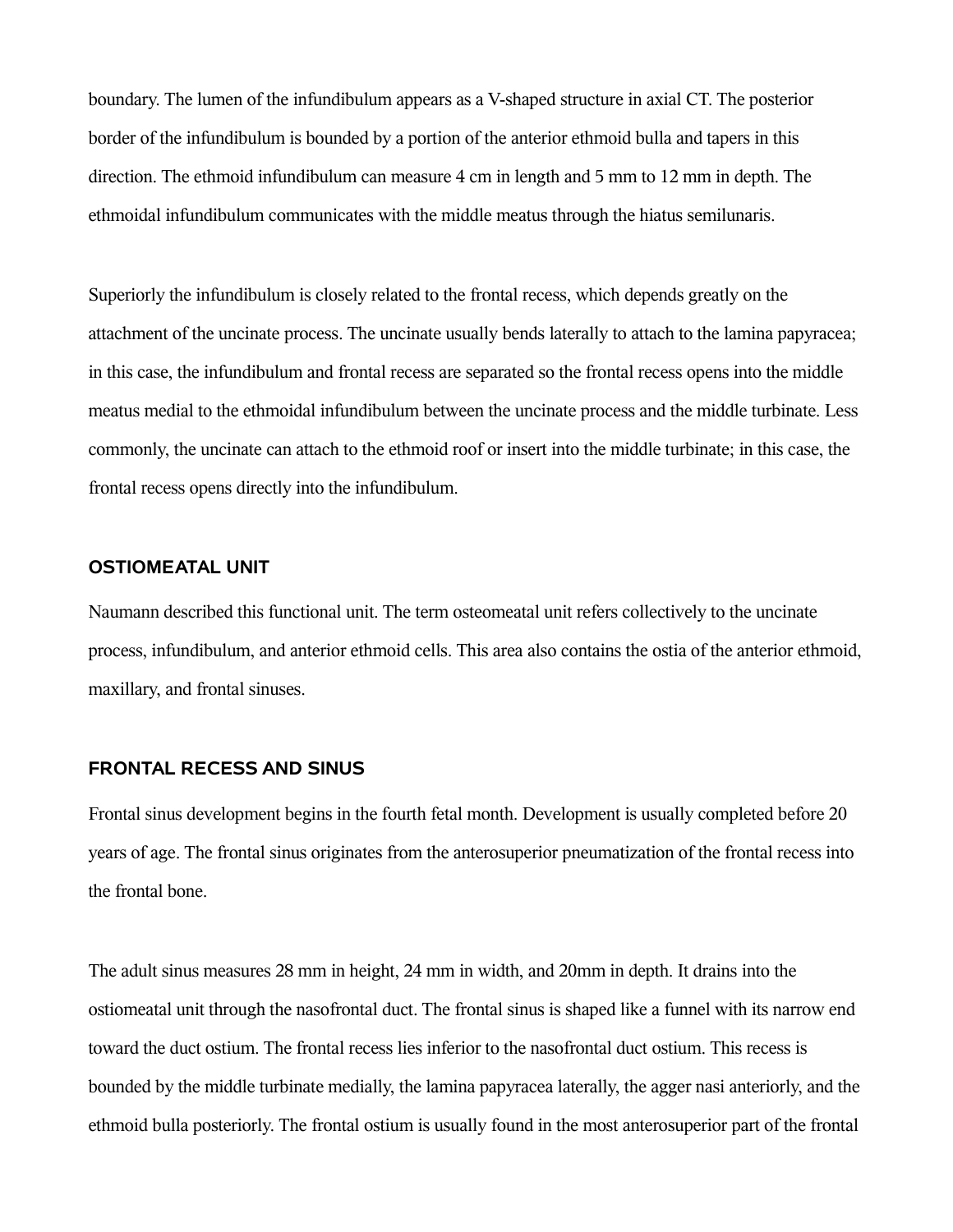recess.

The ground lamella of the ethmoidal bulla is an important structure in relation to the frontal recess. It separates the frontal recess from the lateral sinus if the bulla lamella ascends to the roof of the ethmoid. Frequently the bulla lamella is incomplete, in which case the frontal recess may communicate posteriorly with the lateral sinus. Depending on the position of the uncinate process, the frontal recess may open into the middle meatus medial to the uncinate process or directly into the ethmoidal infundibulum.

There is significant variation in regard to the nasofrontal duct. This variation is better understood when one takes the agger nasi cell, frontal cells, and supraorbital ethmoid cells into account. Secretions from frontal sinus enter the middle meatus by passing posterior and medial to the agger nasi cell. If agger nasi cells are extensively pneumatized, the frontal recess can be narrowed; this narrowing can predispose a patient to frontal sinusitis with minimal mucosal derangement. Cells may develop in the frontal bone near the frontal sinus, known as the bulla frontalis. These cells open into the frontal recess. Supraorbital ethmoid cells are another anatomic variation caused by pneumatization of the frontal bone by ethmoid air cells. Stammberger believes these supraorbital cells develop as an extension of the posterior frontal recess.

#### **AGGER NASI**

The term agger nasi means nasal eminence. This area if found just anterior to the middle turbinate's insertion into the lateral nasal wall. When the agger nasi is pneumatized by an anterior ethmoid cell, it forms an agger nasi cell. It arises from the superior aspect of the infundibulum of the frontal recess. it is bounded anteriorly by the frontal process of the maxilla, anterolateral by the nasal bones, superiorly by the frontal recess, inferomedially by the uncinate process, and inferolaterally by the lacrimal bone. The superior aspect of the cell serves mainly as the anterior border of the frontal recess and to a lesser degree as the anteromedial floor of the frontal sinus.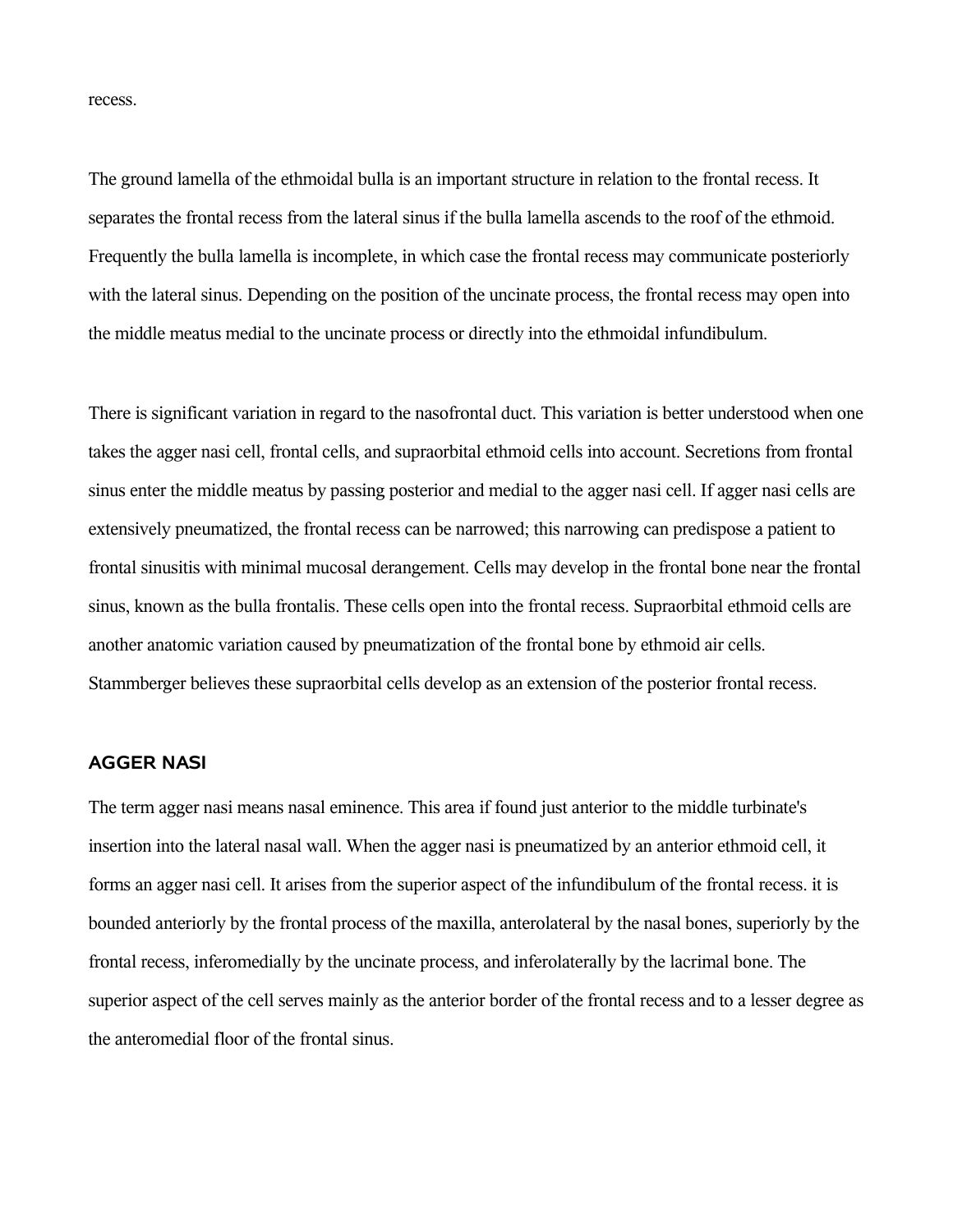#### **POSTERIOR ETHMOID**

The posterior ethmoid sinus is a collection of one to five cells that drain into the superior and supreme meati. It is bounded anteriorly by the ground lamella of the middle turbinate, posteriorly by the anterior wall of the sphenoid sinus, laterally by the lamina papyracea, medially by the superior and supreme turbinates, and superiorly by the ethmoid roof. The meati are located along the medial surface.

The behaviour of the most posterior cells of the posterior ethmoidal sinus is of great importance to the surgeon. Onodi found that when the most posterior cell is highly pneumatized, it can extend posteriorly along the lamina papyracea into the anterior wall of the sphenoid sinus. In this case, the optic nerve may be adjacent to the posterior ethmoid cell. To avoid injury, dissection should be medial and inferior. The internal carotid artery may also impinge the lateral wall of the posterior ethmoidal cells. Yellow orbital fat may be seen through the lamina papyracea in some cases.

#### **MAXILLARY SINUS**

At birth, the maxillary sinus has a volume of 6 mL to 8 mL. In the adult, it is triangular in shape. it measure 25 mm along the anterior limb of its base, 34 mm deep, and 33 mm high. The floor of the sinus will be usually 4 mm to 5mm below the floor of the nose in the adult. The sinus is bounded superiorly by the orbital roof. The hard palate, alveolus, and dental portion of the maxilla comprise the inferior boundary. The zygomatic process forms the lateral boundary. A thin plate of bone separates the sinus from the infratemporal and pterygopalatine fossae posteriorly. The uncinate process and inferior turbinate form the medial boundary.

The natural ostium is located in the superior aspect of the medial wall of the sinus and drains into the hiatus semilunaris; it is an elliptical structure measuring between 1 mm to 20 mm in diameter. The ostium is seen behind the lower attachment of the uncinate process and above the superior portion of the anterior superior aspect of the inferior turbinate.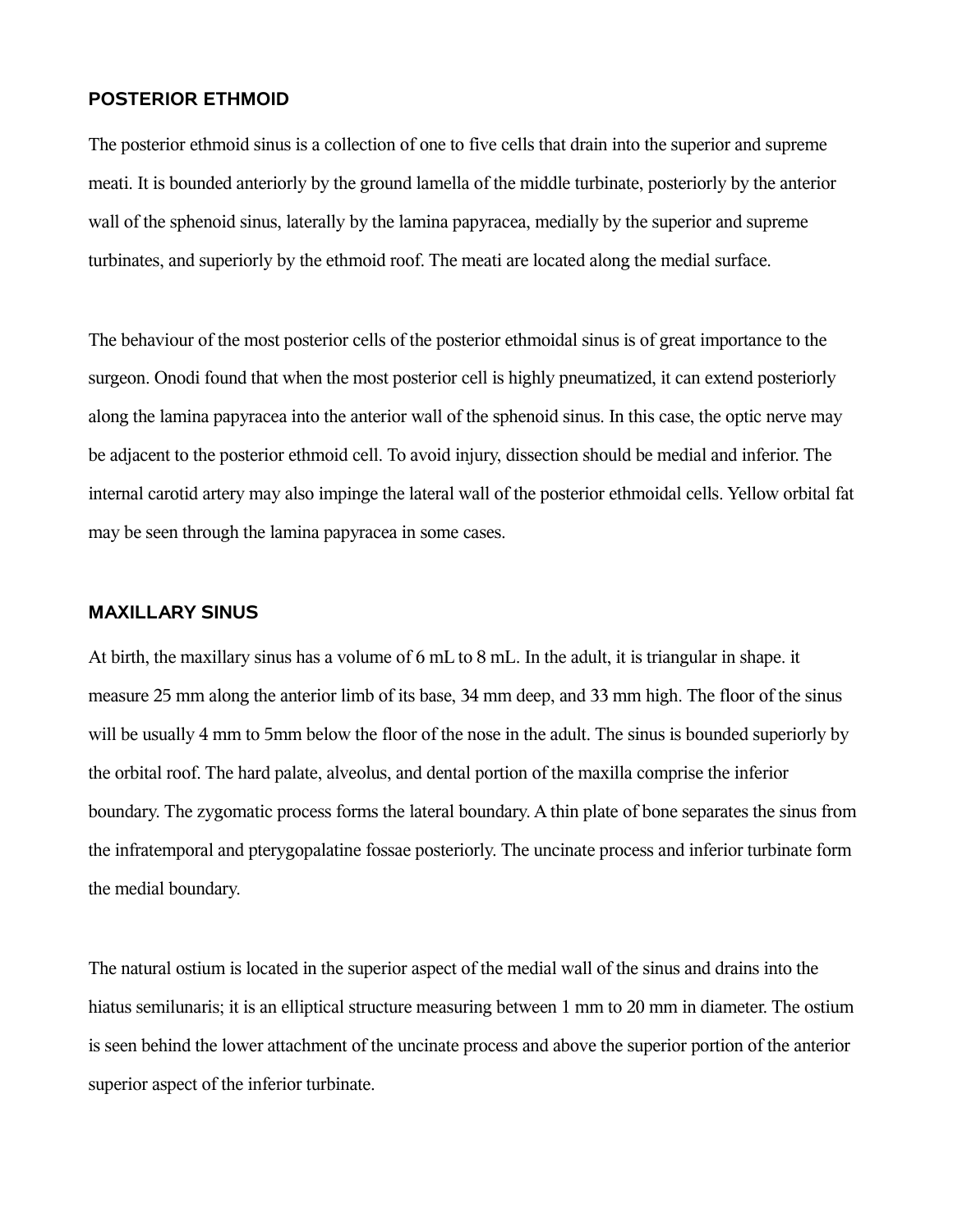Infraorbital ethmoid cells, also known as Haller cells, are the most common anatomic variation. They arise from the anterior ethmoid in 88% of individuals or from the posterior ethmoid in 12%. These cells develop into the floor of the orbit above the natural ostium of the maxillary sinus. They are easily seen on coronal CT. When a Haller cell becomes diseased, the natural ostium of the maxillary sinus may become obstructed.

Other variations may occur. Another variation is hypoplasia or atelectasis of the maxillary sinus. Uncinectomy is difficult in these cases because of the risk of orbital injury from lateral displacement of the uncinate. Accessory maxillary sinus ostia are another common variation. They can occur in 20% to 50% of patients. These are located in the infundibulum or the membranous meatus inferior to the uncinate but above the insertion of the inferior turbinate.

#### **SPHENOID SINUS**

There is minimal development of the sphenoid sinus until 3 years of age. After this period, the sphenoid sinus begins to pneumatize the sphenoid bone. Sometimes these sinuses are highly pneumatized to form prominent lateral recesses. The sphenoid sinus develops into adulthood to measure 20mm.

The right and left sphenoid sinuses are separated by the intersinus septum. Occasionally this septum may be asymmetric. It frequently deviates laterally and superiorly, inserting into the bony prominence over the optic nerve or internal carotid artery. Thus, sphenoid septum manipulation must be done with caution to avoid visual or hemorrhagic complications.

The ostia of the sphenoid sinus are usually located in the sphenoethmoidal recess, medial to the superior turbinate. The ostia may be slitlike, oval, or round in shape. The average distance from anterior nasal spine to the sphenoid ostium is 7 cm.

Image - guidance systems are helpful to confirm the location of the sphenoid during surgery.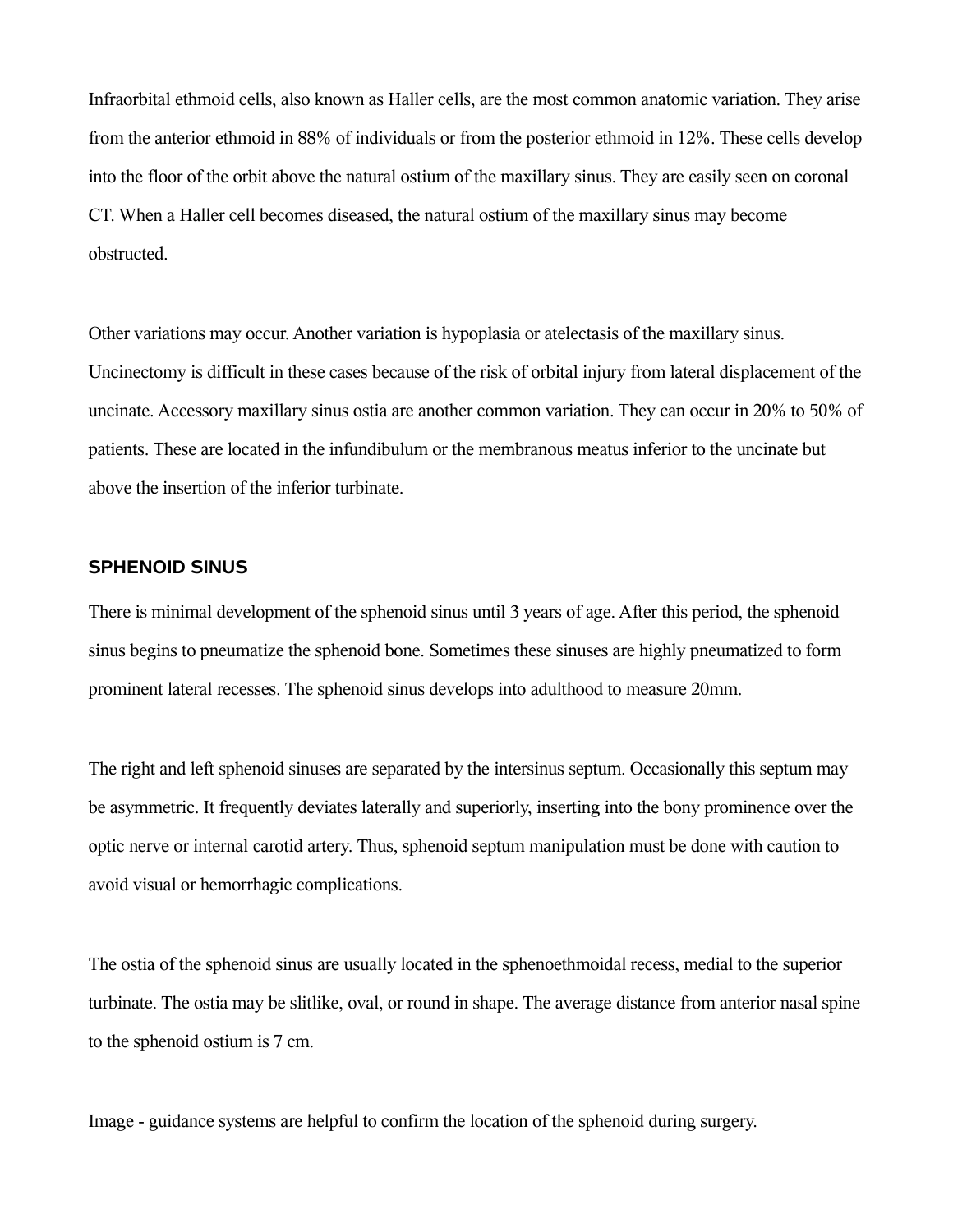Other anatomic relationships are important for sphenoid surgery. The vidian nerve passes along the floor of the sphenoid. On the lateral wall, two bulges may be produced by the optic nerve and carotid artery; these bulges may be covered only by thin bone and in some cases are dehiscent. The anterior wall of the sphenoid is not always located immediately posterior to the most inferior posterior ethmoid; the inferior aspect of an Onodi cell may be 1. 5 cm superior to the anterior wall of the sphenoid sinus. When entering the sinus, the surgeon should work in an inferior and medial direction to avoid injuring the lateral wall of the sinus. The sinus mucosa is typically left in situ to avoid injuring a dehiscent internal carotid artery.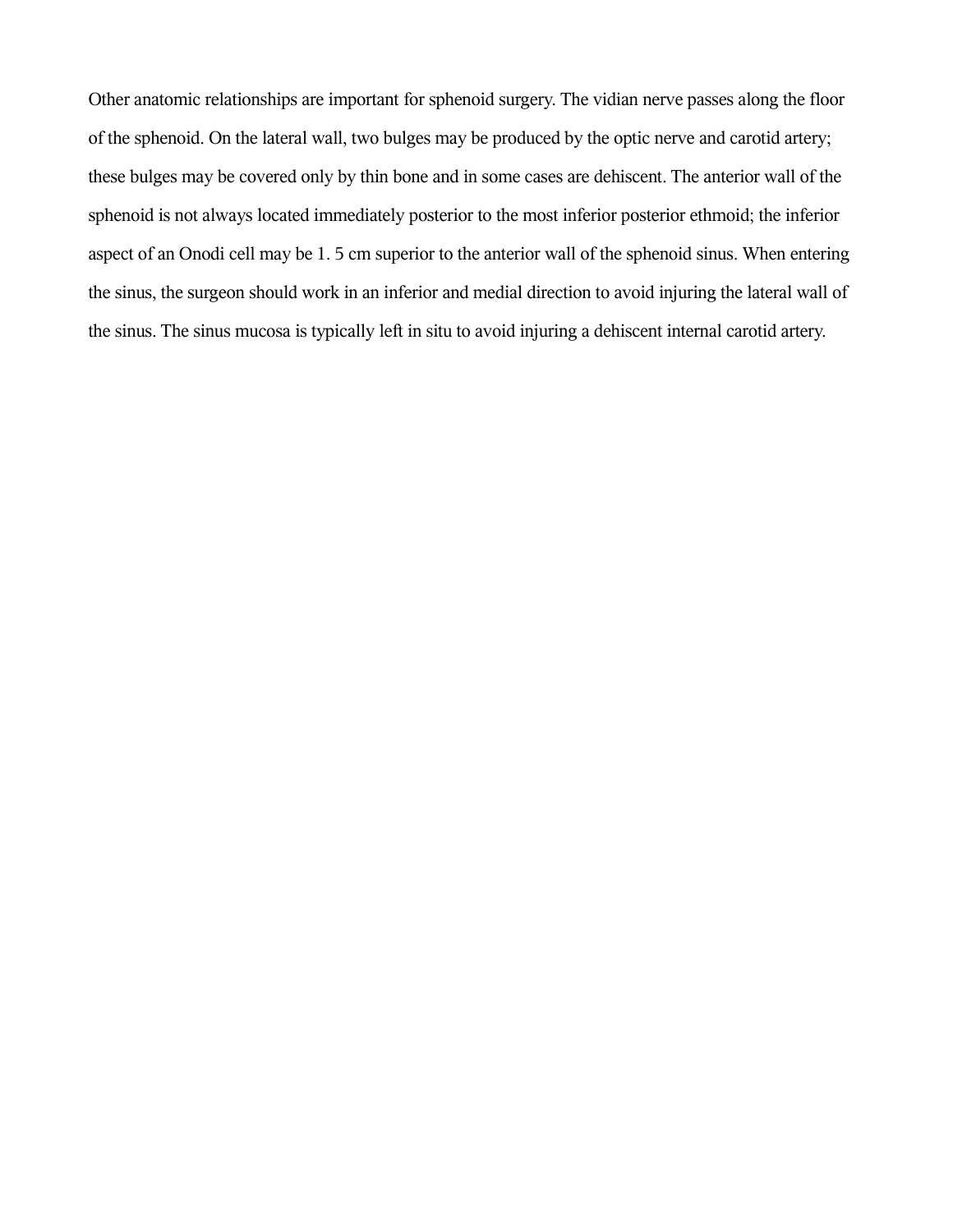# **10SURGICAL PHYSIOLOGY**

The physiological role of the paranasal sinuses is uncertain. They are a continuation of the respiratory cavity and are covered by respiratory mucosa. They share certain features with the nose but the responses are much less marked on account of relatively poorly developed vasculature and nerve supply. In man they assume importance in the diseased state.

The development of the sinuses takes upto 25 years, the ethmoids and maxillary sinuses are rudimentary at birth, the frontal sinuses develop after the age of 6 years but may be completely absent: the sphenoid sinus differs considerably in the degree of development. It holds true that whatever physiological role they play, it is not essential and of only minor importance.

#### **MUCOSA**

The mucosa runs in continuity from the nose and is respiratory in type: however, there are differences between the nose and the sinuses. Goblet cells and cilia are less numerous in sinus mucosa but increase in frequency near the ostia: the blood supply is less well developed with no cavernous plexus, which gives the mucosa a pale almost translucent appearance. As the nerve supply is less well developed. The sinus mucosa is able to give only a weak vasomotor response and increase mucus production on parasympathetic stimulation.

#### **DRAINAGE**

Mucociliary clearance in the maxillary sinus is spiral, towards the natural ostium (Toremalm, Mercke and Reimor, 1975). Drainage of the frontal and sphenoid sinuses is downwards, aided by gravity. Ciliary motion remains normal if the blood supply is adequate. If the blood supply is impaired then ciliary activity is reduced and stasis of secretions results. The secretions join the nasal mucus in the middle meatus and may contribute to both the total amount and effectiveness of the nasal mucus.

#### **OXYGEN TENSION**

The Po<sub>2</sub> is lower in the maxillary sinuses than in the nose and it is lower still in the frontal sinuses. The oxygen tension drops further if the ostium becomes blocked.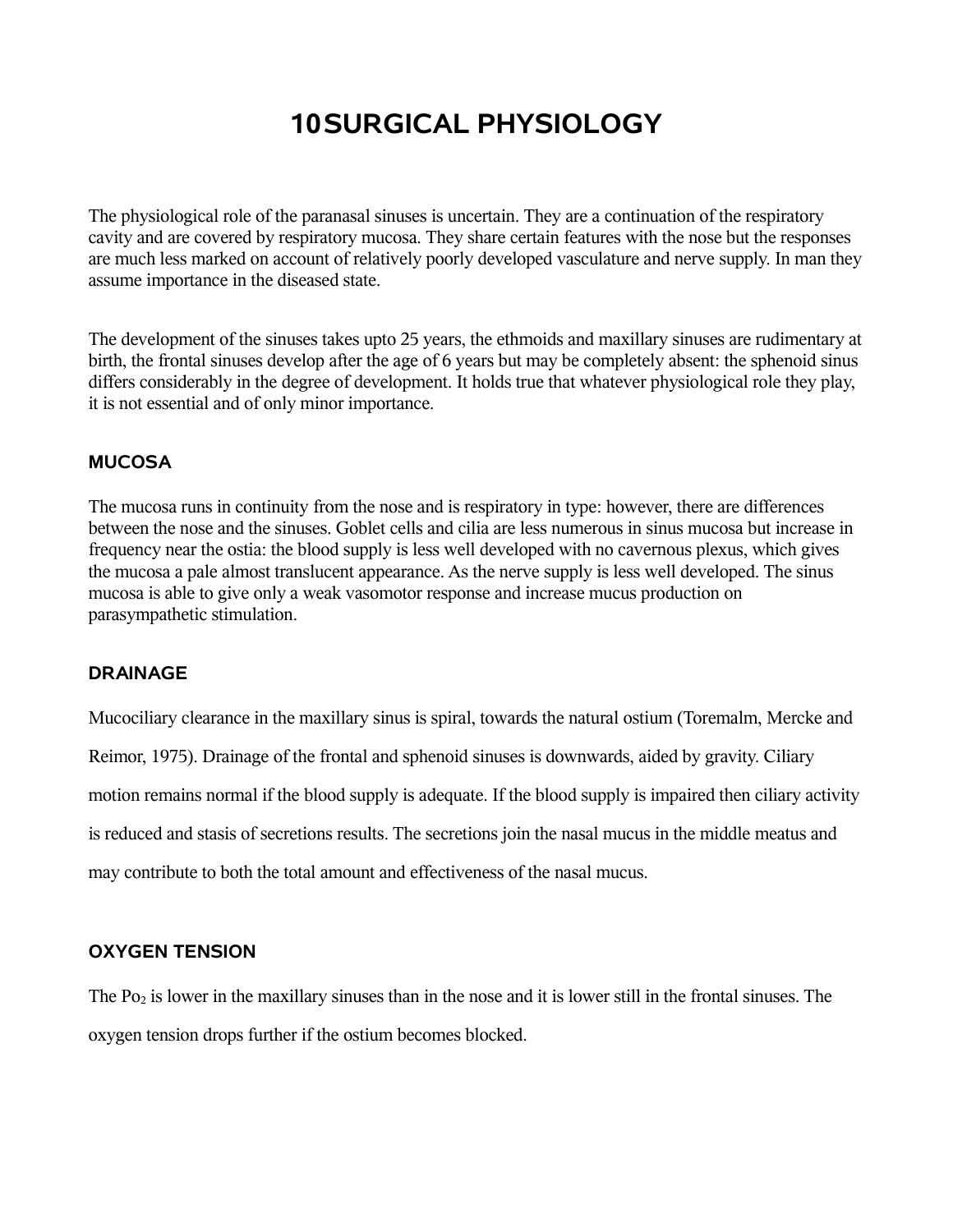#### **OSTIUM SIZE**

Blockage of the natural sinus ostium results in a reduction of ventilation and stasis of secretions. If the ostium size is below 2. 5 mm. it predisposes to the development of disease. (Aust, Drettner and Hemmingsson, 1976).

#### **PRESSURE CHANGES**

The pressure in the maxillary sinus varies with respiration but lags behind by 0. 2s. There is little fluctution when the nose is patent, and the variation of pressure during quiet respirations is  $+ / -4$  mmH<sub>2</sub>O which reaches 17 - 20 mmH<sub>2</sub>O on exercise. Pressure fluctuations are much more marked if the nose is blocked. Barotrauma is five times less common than in the ear and is most frequently seen in the maxillary sinuses, particularly in divers.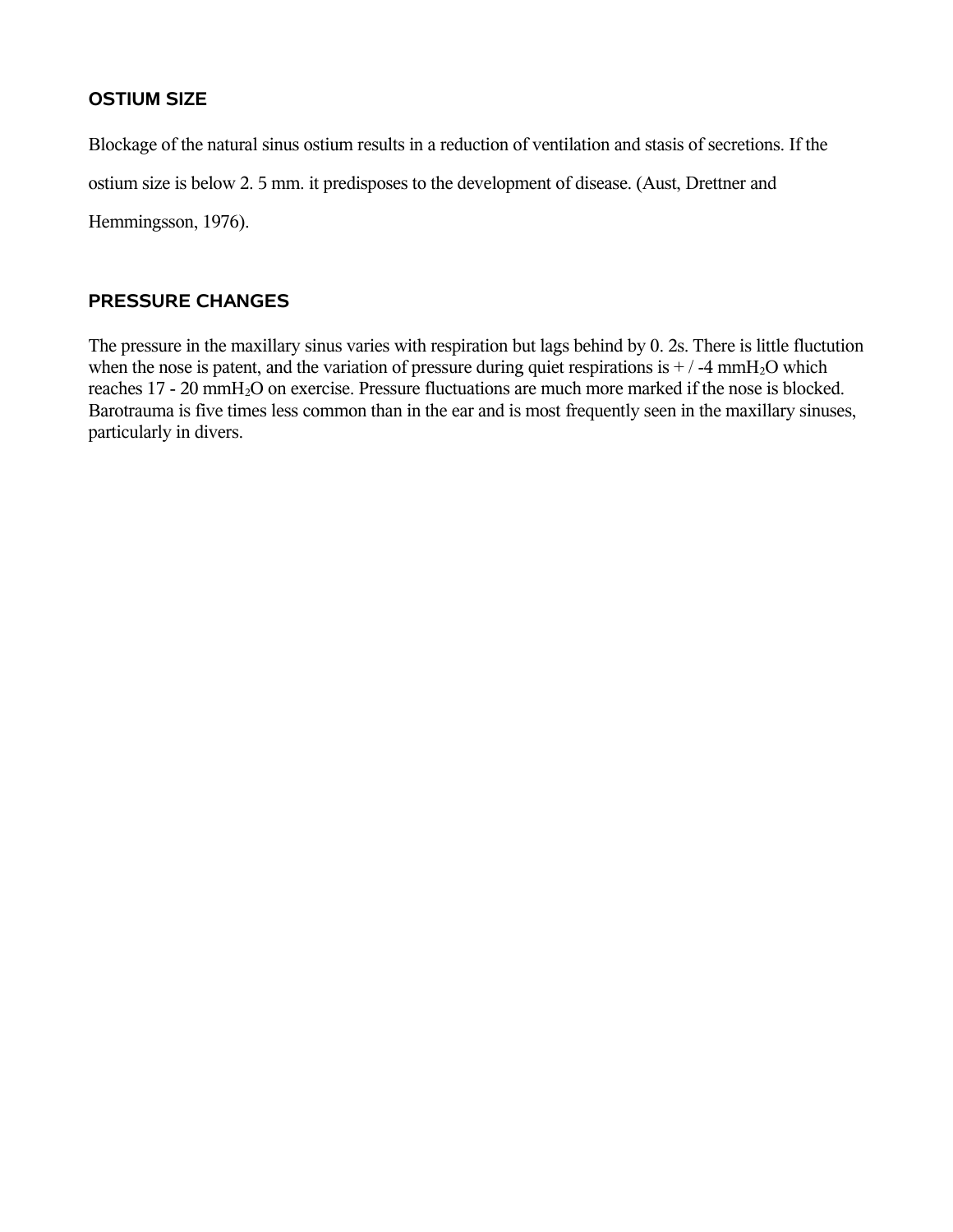## **11PATHWAYS OF SECRETION TRANSPORT**

Following the pioneering work on animal studies by Hilding senior Dr Messerklinger made the observation that the secretions of the various sinuses do not reach their respective ostia and nasopharynx by random routes, but instead follow very definite pathways which seem genetically pre determined at the lateral nasal wall two major routes of mucociliary transport can usually be identified. **The first route** combines secretion from the frontal and maxillary sinuses and the anterior ethmoidal complex. These secretions usually join in or near the ethmoidal infundibulum and from there passes over the free rear margin of the uncinate process and along the medial face of the inferior turbinate towards the nasopharynx. At this point the secretions pass anteriorly and inferior to the eustachian tube orifice. Active transport continues upto the borderline of the ciliated and the squamous epithelium in the nasopharyn. From this point the secretions are moved by gravity and assisted ultimately by the swallowing mechanism.

**The second route** combines the secretions from the posterior ethmoid complex and the sphenoid sinus. The secretions from these two sinuses meet in the spheno ethmoid recess and are then transported towards the nasopharynx posteriorly and superiorly to the eustachian tube orifice.. **the eustachian tube is thus like a breakwater between these two pathways.**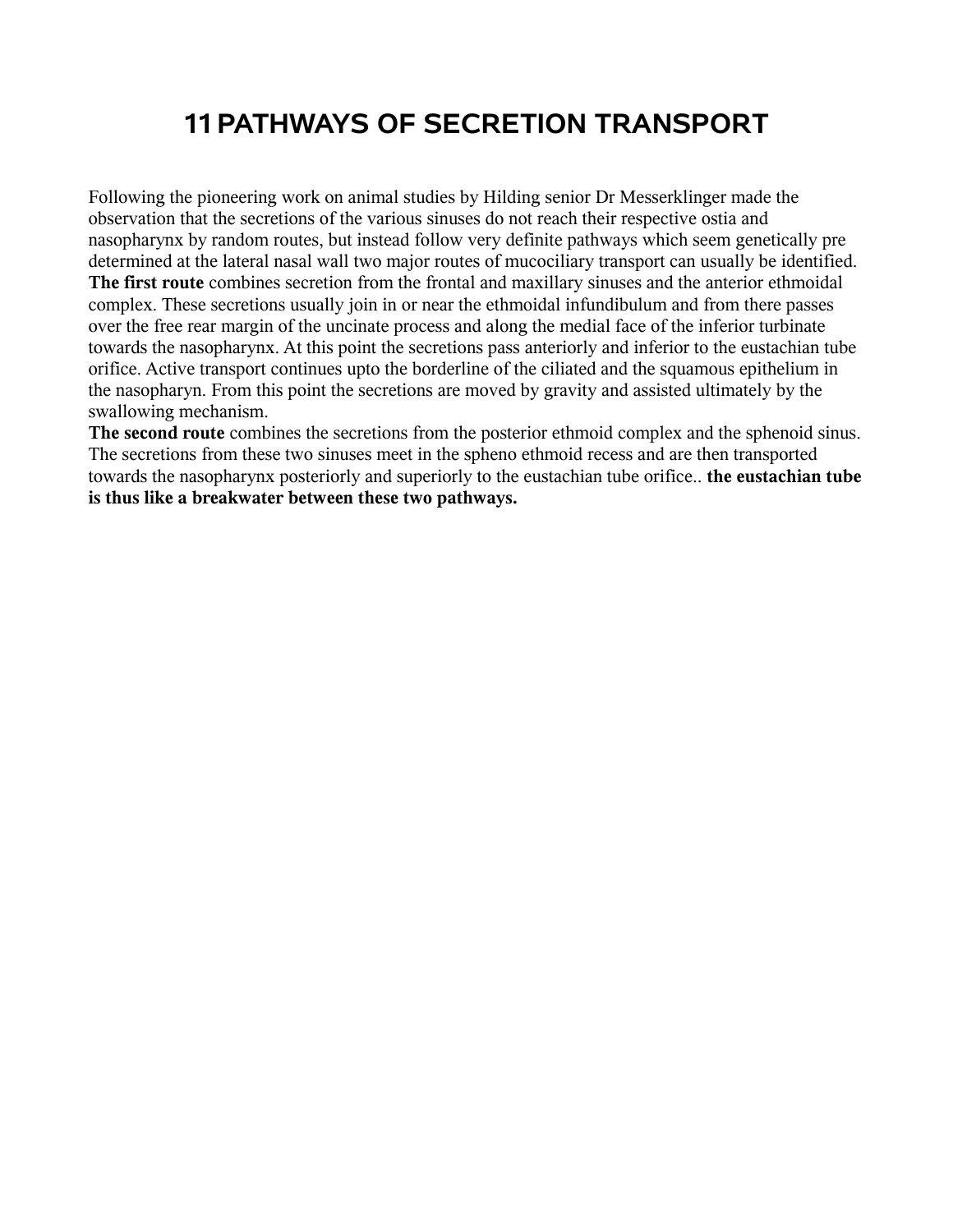## **12CLASSIC TESTS FOR EUSTACHIAN TUBE PATENCY**

Prior to the 1960s, most tests of the pressure regulation function of the Eustachian tube were, in reality, only assessments of the tubal patency. The classic methods of Valsalva, Politzer, and Toynbee for assessing the Eustachian tube are still in use today, asis catheterization of the Eustachian tube. But of these tests, the Toynbee, albeit crude, provides some insight into the patient's Eustachian tube regulatory function. These tests are traditionally used when the tympanic membrane is intact, but some are used when the eardrum is not intact, such as Valsalva's test.

## **VALSALVA TEST**

The effect of high positive nasopharyngeal pressures at the proximal end of the Eustachian tube system can be evaluated qualitatively by Valsalva's test. The test results are considered to be positive (normal) when the Eustachian tube and middle ear can be inflated by a forced expiration (with the mouth closed and the nose held by the thumb and forefinger). The amount of overpressure thus created is variable and may be as much as  $2,000$  mm  $H_2O$ . When the tympanic membrane is intact, the overpressure in the middle ear can be observed as a bulging tympanic membrane by visual inspection of the tympanic membrane with a pneumatic otoscope or, more precisely, with the aid of the otomicroscope and a nonmagnifying Bruening or Siegle otoscope. The tympanic membrane moves inward when positive canal pressure is applied, but outward mobility in response to applied negative canal pressure is decreased or absent if positive pressure is present within the middle ear. Elner and colleagues found that 85% of 101 adults with normal ears had positive results on Valsalva's test.

### **POLITZER TEST**

Politzer's test is performed by compressing one nares into which the end of a rubber tube attached to an air bag has been inserted while compressing the opposite nares with finger pressure. The subject is asked to repeat the letter K or is asked to swallow to close the velopharyngeal port). When the test result is positive, the overpressure that develops in the nasopharynx is transmitted to the middle ear, thus creating positive middle-ear pressure. Assessment of the middle-ear pressure and the significance of the test results are the same as with Valsalva's test in that a normal result indicates only tubal patency.

### **EUSTACHIAN TUBE CATHETERISATION**

Transnasal catheterization of the Eustachian tube with the classic metal cannula has been used to assess tubal function for more than a century. Cannulation can be performed by blindly rooting for the orifice of the tube, by indirect visualization with a nasopharyngoscope, or by use of the transoral right angle telescope. Successful transferring of applied positive pressure from the proximal end of the cannula into the middle ear signifies only tubal patency. Catheterization of the Eustachian tube has been used for over 100 years to insufflate medications

#### **TOYNBEE TEST**

In performing the Toynbee test, the subject is asked to swallow when the nose is manually compressed This maneuver usually creates a positive pressure within the nasopharynx, followed by a negative pressure phase. Change in middle-ear pressure is assessed on the Toynbee test in the same way that it is assessed on Valsalva's test. If negative pressure is present within the middle ear, the tympanic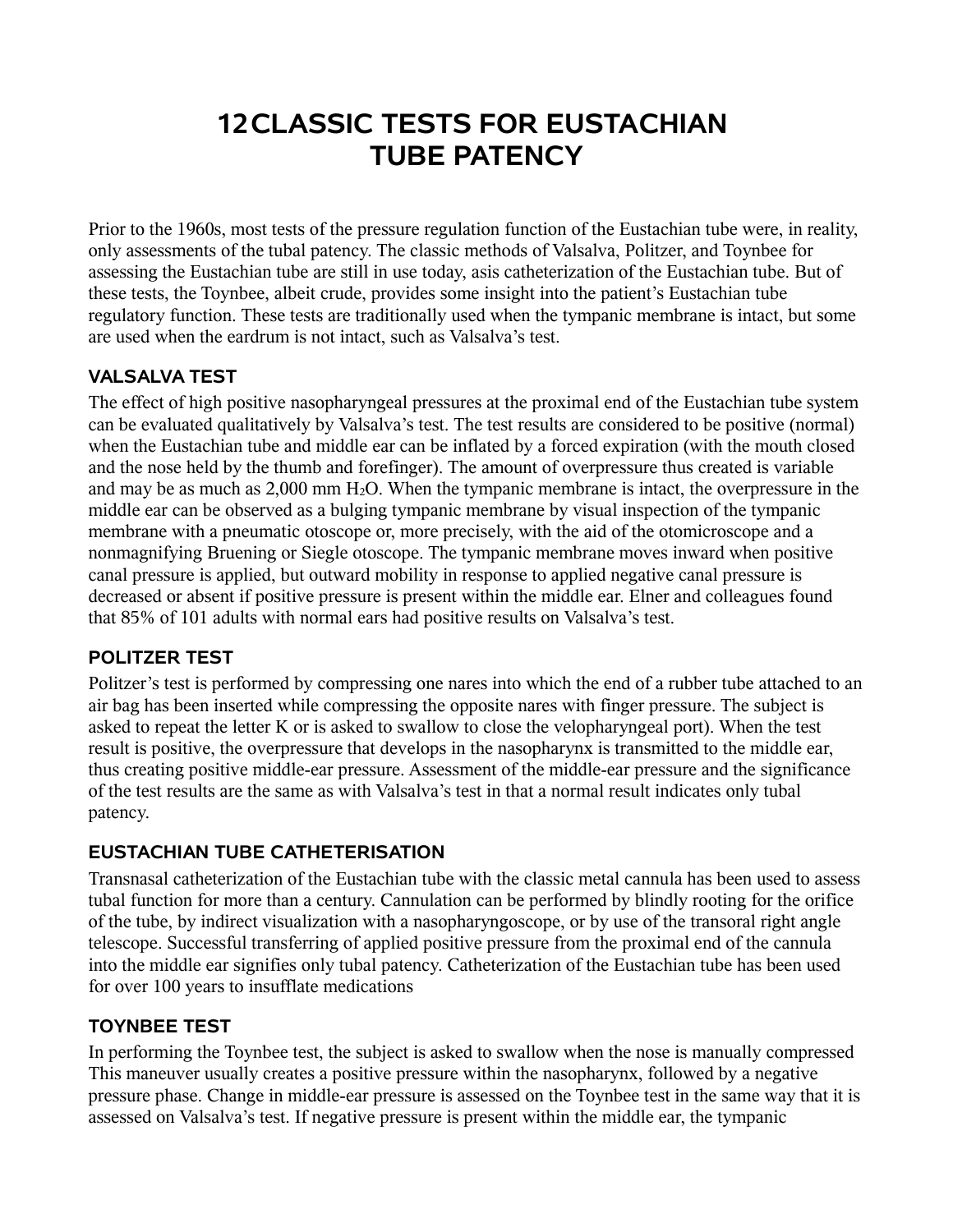membrane will be retracted and will not move inward to applied positive pressure with the pneumatic otoscope. It will move outward to applied negative pressure if the pressure applied exceeds the negative pressure within the middle ear. The test results are usually considered positive when there is an alteration in the middle-ear pressure. Negative middle-ear pressure after the Toynbee test or only momentary negative middle-ear pressure followed by normal middle-ear gas pressure usually indicates good tubal function because it shows that the Eustachian tube can open actively (the tensor veli palatini muscle contracts) and that the tubal structure is sufficiently stiff to withstand nasopharyngeal negative pressure. In the study by Elner and colleagues, the results of the Toynbee test were positive in 79% of normal adults

#### **TYMPANOMETRY**

Determination of middle-ear pressure and acoustic immittance using electroacoustic impedance equipment were introduced by Metz about 50 years ago. These same techniques have been used to perform tympanometry, which is the measurement of the acoustic driving-point immittance as a function of the static pressure in the canal. If low-frequency tones are used for the measurement, the static pressure that produces themaximal acoustic immittance is approximately equal to the gas pressure in the middle ear. Bylander used tympanometry with a pressure chamber to evaluate Eustachian tube function in normal children. Shupak and colleagues also used tympanometry inside a pressure chamber to assess the ability of naval scuba divers to equilibrate negative middle-ear pressure. Using an immittance instrument to obtain a tympanogram is an excellent way of determining the status of the tympanic membrane–middle-ear system, and it can be helpful in assessing Eustachian tube function. A resting pressure that is highly negative is associated with some degree of Eustachian tube obstruction, but the presence of normal middle-ear pressure does not necessarily indicate normal Eustachian tube function; a normal tympanogram is obtained when the Eustachian tube is patulous. However, unlike the otoscopic evaluation, tympanometry is an objective way of determining the degree of middle-ear negative pressure.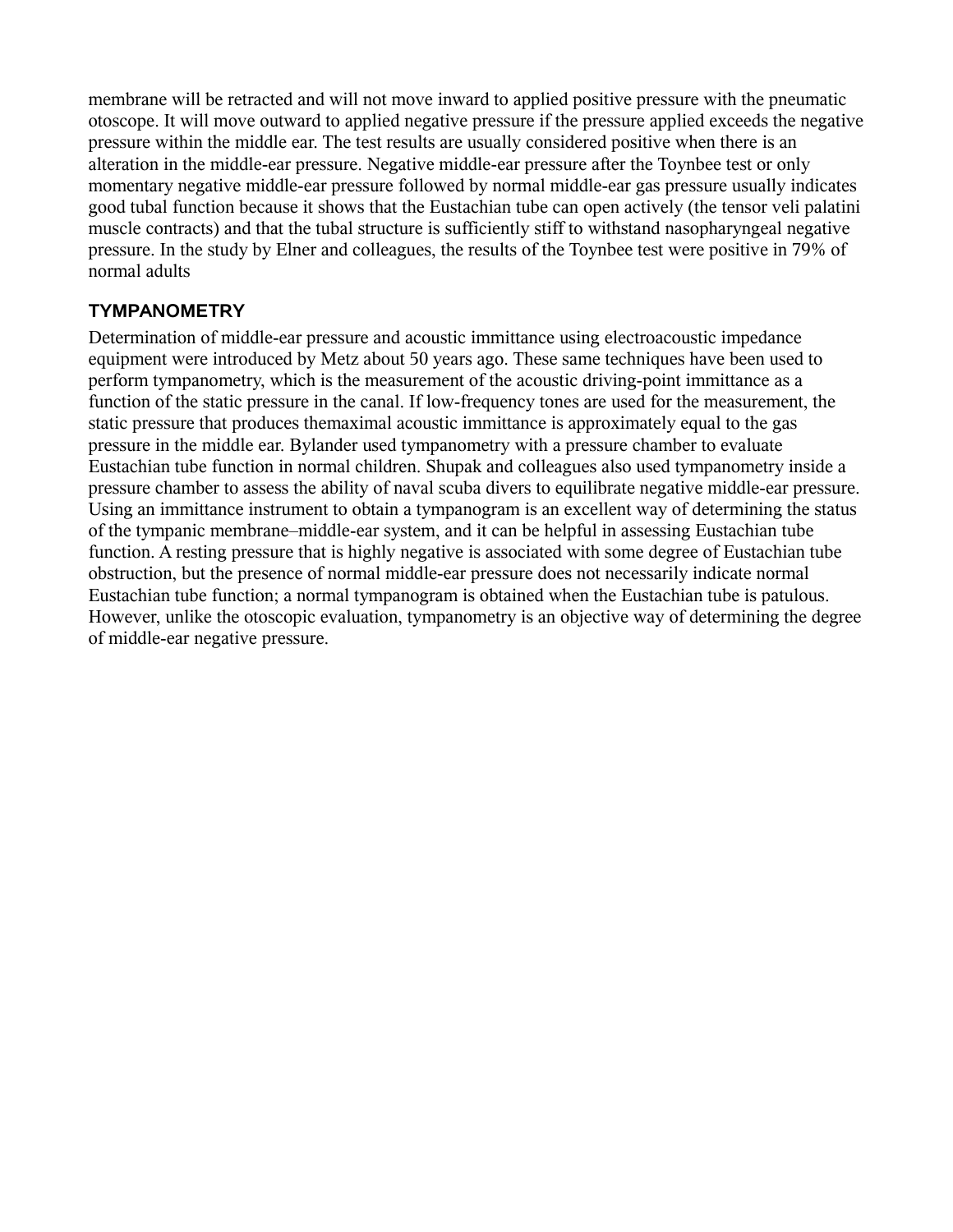# **13MATERIALS AND METHODS**

#### **STUDY POPULATION:**

Over a two year period ranging from November 2005 to November 2007 forty patients were selected from the outpatient department of upgraded institute of otorhinolaryngology, Madras Medical College. A detailed clinical history was taken regarding the duration of sinusitis. As a majority of the population present with acute signs and symptoms medical management of sinusitis was resorted to. following a 3 to 4 week course of antibiotics a computed tomography of the paranasal sinuses was done along with diagnostic nasal endoscopy with combination of zero and thirty degree rigid hopkins nasal endoscope. Otoendoscopy was performed along with eustachian tube patency tests like valsalva maneuver. for patients not able to summon a good valsalva maneuver, eustachian tube catheterisation was done along with politzerisation. pure tone audiometry, impedance audiometry and x ray mastoids(both) laws view was also taken.

### **INCLUSION CRITERIA**

AGE -  $20 - 40$  years

SEX – an equal proportion of males and females

DURATION OF SINUSITIS – a period greater than 3 months

DIAGNOSTIC MODALITY – chronic sinusitis proven by a combination of clinical history, CT paranasal sinuses and diagnostic nasal endoscopies.

### **EXCLUSION CRITERIA**

- 1. patients with Csom or Asom or a previous history of Csom/Asom.
- 2. cases of allergic rhinitis, nasal polyposis and nasal masses
- 3. cases with adenoidal hypertrophy and other nasopharyngeal masses like carcinomas, angiofibromas and antro choanal polyps.
- 4. patients with grossly deviated nasal septum.
- 5. patients with history suggestive of GERD.
- 6. patients with history of irradiation to the head and neck.
- 7. patients with history of surgeries like adenoidectomy, cleft palate surgery, maxillectomy, palatal resection, nasal surgeries and ear surgeries including tympanostomy tube placement.
- 8. pregnant woman.
- 9. smokers.

### **DIAGNOSTIC NASAL ENDOSCOPY-**

A diagnostic nasal endoscopy was done on an outpatient basis with emphasis on the following points-

- 1. abnormalities or structural variants in the lateral nasal wall that predispose to sinusitis
- 2. presence of frank mucopus.
- 3. closing and opening of the eustachian tube orifice when the patient is asked to swallow.
- 4. structural changes in the eustachian tubal eminence.
- 5. post nasal discharge from the sinuses and its relation to the eustachian tube orifice.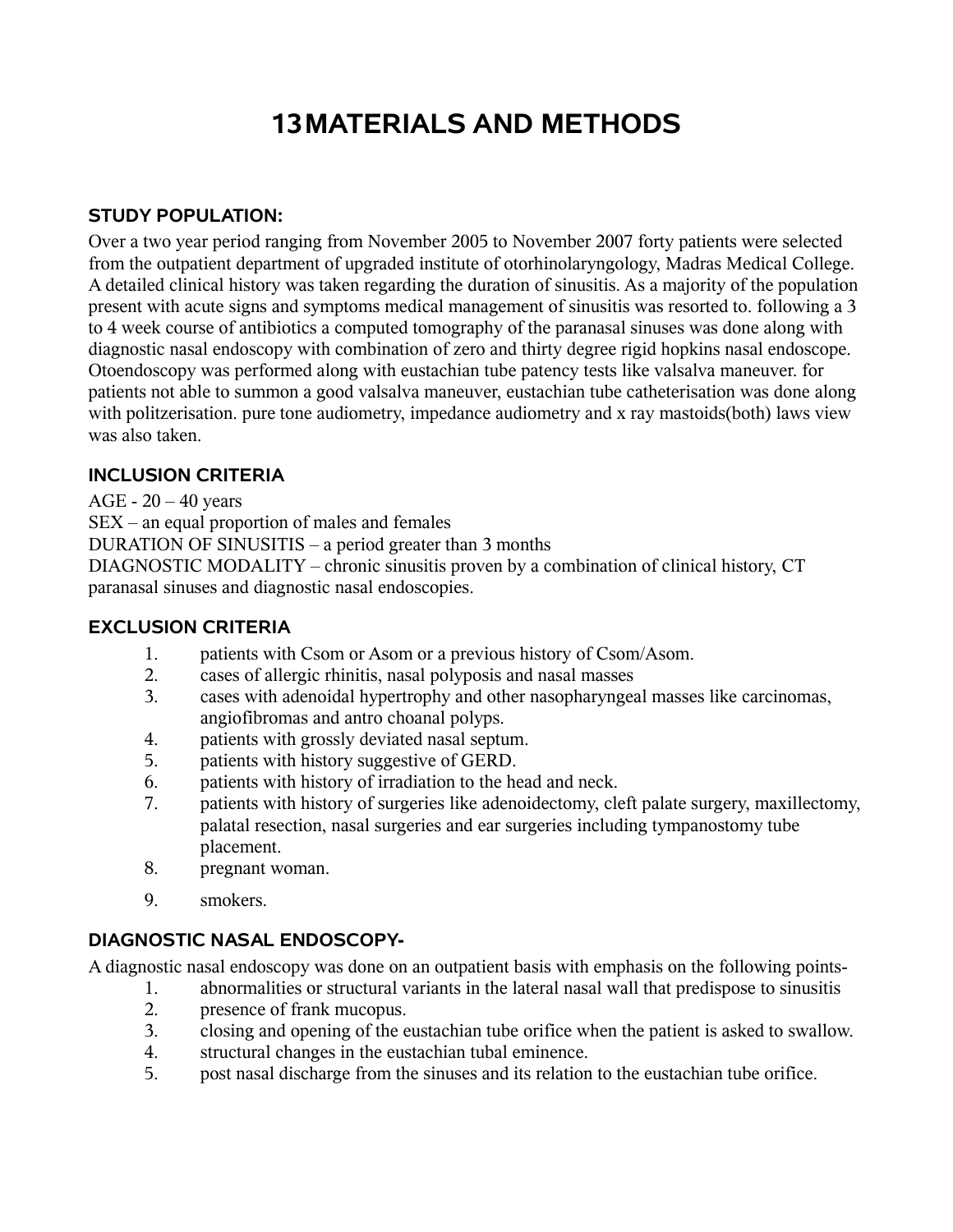#### **OTOENDOSCOPY –**

An otoendoscopic evaluation was done with use of rigid hopkins zero degree endoscope and the tympanic membrane analysed for the following features

- 1. apparent shortening of the handle of the malleus.
- 2. exaggeration of the prominence of the short process of malleus and anterior and posterior malleolar folds.
- 3. distortion of the cone of light reflex.
- 4. movement of the tympanic membrane on performing the valsalva maneuver.

#### **EUSTACHIAN TUBE CATHETERISATION**

After anaesthetesizing and decongestion of both nasal cavities using a combination of 2%xylocaine and adrenaline an eustachian tube catheter is introduced along the floor of the nasal cavity. At the post nasal space the catheter is turned 90 degrees medially and pulled forward to hitch against the posterior end of the septum. Following this the catheter is turned 180 degrees laterally to enter the eustachian tube orifice. Following this the catheter is attached to a pneumatic bulb or a politzer bag and movements of the tympanic membrane noted via an otoscope or otoendoscope upon insufflation.

#### **CT PARANASAL SINUSES-**

A computed tomography of the paranasal sinuses with both axial and coronal views were taken after 3 weeks of antibiotics to document the presence of sinusitis.

#### **X RAY BOTH MASTOIDS LATERAL OBLIQUE VIEW-**

Was taken to note the pneumatisation of the mastoid.

#### **PURE TONE AUDIOMETRY-**

Taken to note to aasess hearing and note if any elevation is present in the air conduction and or bone conduction thresholds.

#### **IMPEDANCE AUDIOMETRY-**

Taken to assess the type of curve, the mastoid volumes and the stapedial reflexes.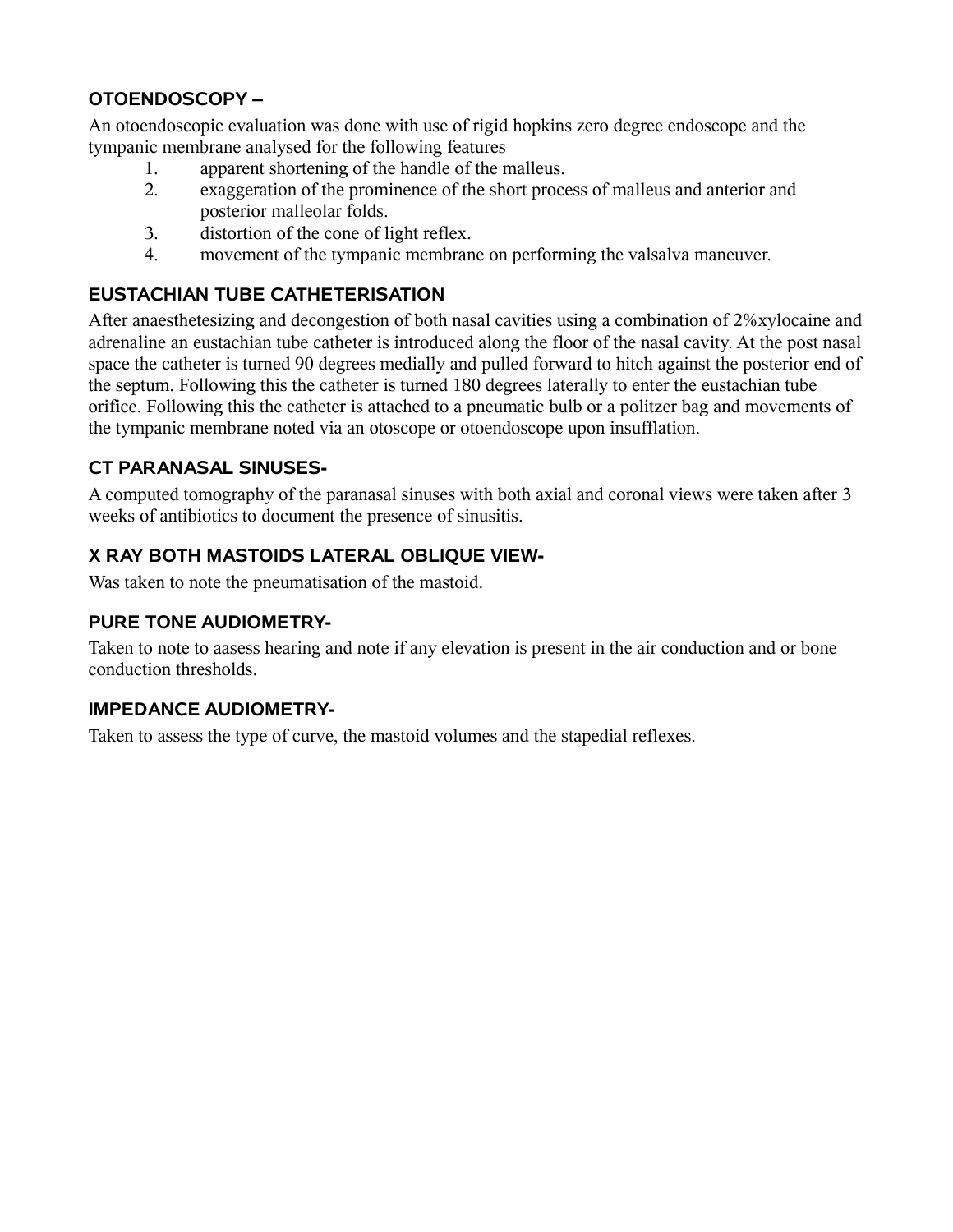## **14OBSERVATIONS AND RESULTS**

| <b>MALE PATIENTS</b> | <b>FEMALE PATIENTS</b> |
|----------------------|------------------------|
|                      |                        |

#### **NUMBER OF SUBJECTS WITH REGARDS TO DURATION**

| $<$ 3 YEARS |    |
|-------------|----|
| $>$ 3 YEARS | 18 |

#### **INCIDENCE OF EUSTACHIAN TUBE DYSFUNCTION SYMPTOMS**

| <b>BLOCKED SENSATION</b> | 14 CASES | 35%  |
|--------------------------|----------|------|
| POPPING SENSATION        | 4 CASES  | 10%  |
| <b>HEARING LOSS</b>      | 1 CASE   | 2.5% |
| <b>AUTOPHONY</b>         | 1 CASE   | 2.5% |
| <b>DIZZINESS</b>         | 0 CASE   | 0%   |

### **INCIDENCE OF RETRACTED TYMPANIC MEMBRANE**

| <b>GRADE 1</b> | 20 CASES | 50 %  |
|----------------|----------|-------|
| <b>GRADE 2</b> | 15 CASES | 37.5% |
| GRADE 3/4      | 4 CASES  | 10 %  |

#### **DISTRIBUTION OF SINUSITIS :**

| <b>ANTERIOR OMC</b>  | 22 CASES | 55 %    |
|----------------------|----------|---------|
| <b>POSTERIOR OMC</b> | 3 CASES  | $7.5\%$ |
| <b>PANSINUSITIS</b>  | 15 CASES | 37.5%   |

### **CELLULARITY OF MASTOIDS:**

| PNEUMATISED | $\sim$ $\sim$<br>30 <sup>7</sup><br>LASES | 75%<br>$J$ / $0$ |
|-------------|-------------------------------------------|------------------|
|-------------|-------------------------------------------|------------------|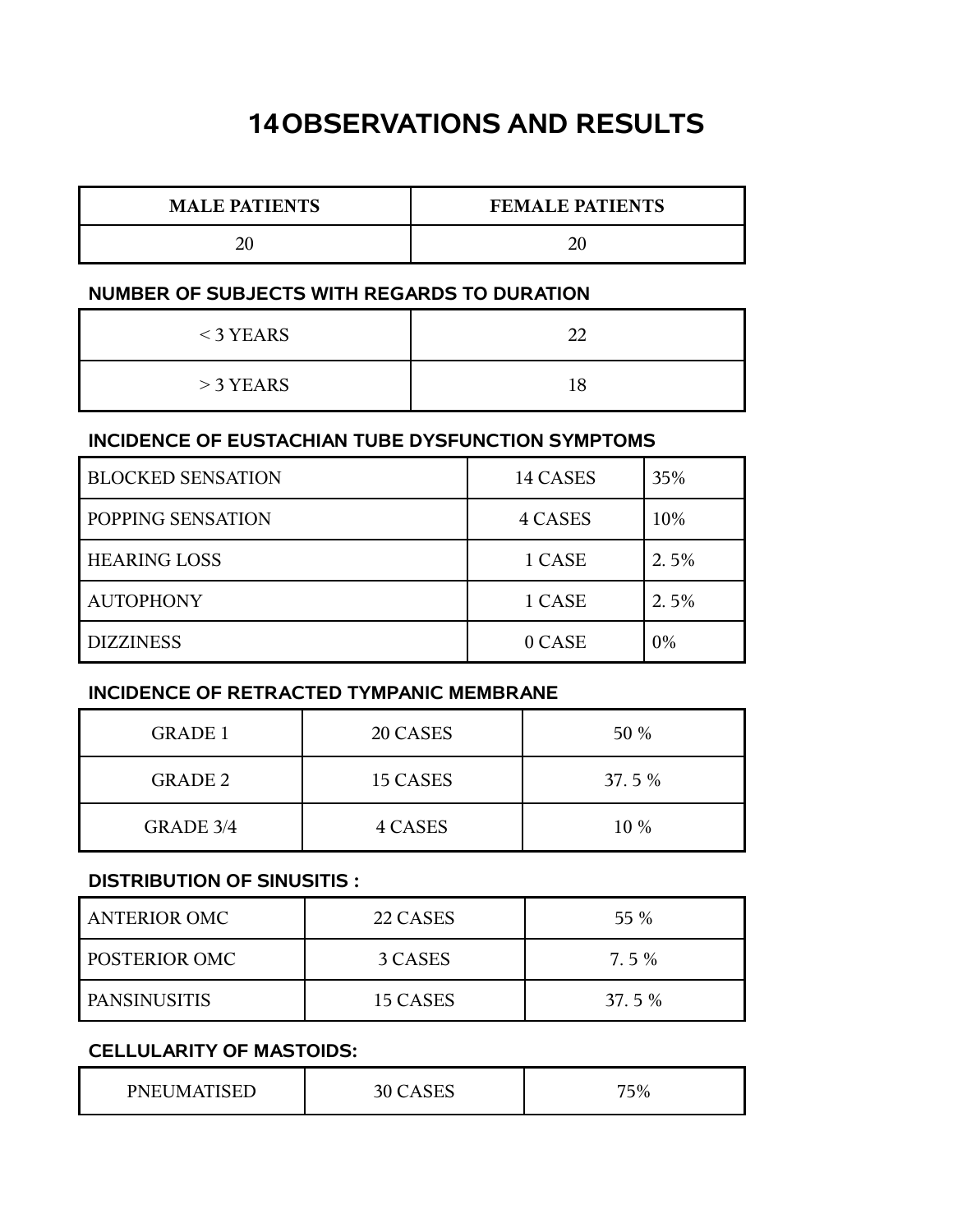| <b>SCLEROSED</b> | $\Gamma$<br>$\Delta$<br>CAOLO<br>⊥∪ | つに<br>$\%$<br>ر ت |
|------------------|-------------------------------------|-------------------|
|------------------|-------------------------------------|-------------------|

#### **TYMPANOMETRY CURVES:**

| TYPE A | 25 CASES | 62.5%   |
|--------|----------|---------|
| TYPE B | 1 CASE   | $2.5\%$ |
| TYPE C | 14 CASES | $35\%$  |

#### **STAPEDIAL REFLEXES:**

| STAPEDIAL REFLEX PRESENT | 39 CASES | $97\,5\%$ |
|--------------------------|----------|-----------|
| STAPEDIAL REFLEX ABSENT  | 1 CASE   | $2.5\%$   |

#### **MIDDLE EAR VOLUMES:**

| NORMAL      | 37 CASES | 92.5%   |
|-------------|----------|---------|
| <b>HIGH</b> | 0 CASES  | $0\%$   |
| LOW         | 3 CASES  | $7.5\%$ |

#### **RESULTS OF PURE TONE AUDIOMETRY:**

| I NORMAL HEARING       | 38 CASES | $95\%$ |
|------------------------|----------|--------|
| <b>CONDUCTIVE LOSS</b> | 2 CASES  | $5\%$  |
| SENSORINEURAL LOSS     | 0 CASES  | $0\%$  |

#### **THRESHOLD ELEVATION AMONG PATIENTS WITH NORMAL HEARING**

| AIR CONDUCTION         | 25 CASES | 65 %  |
|------------------------|----------|-------|
| <b>BONE CONDUCTION</b> | 0 CASES  | $0\%$ |

#### **LOCATION OF SINUSITIS IN RELATION TO TYPE C CURVES**

| <b>LOCATION</b>     | <b>NUMBER</b> | <b>C CURVES</b> | <b>PERCENTAGE</b> |
|---------------------|---------------|-----------------|-------------------|
| <b>ANTERIOR OMC</b> | 22 CASES      |                 | 18.18%            |
| POSTERIOR OMC       | 3 CASES       |                 | 33.3%             |
| PAN SINUSITIS       | 15 CASES      |                 | 60%               |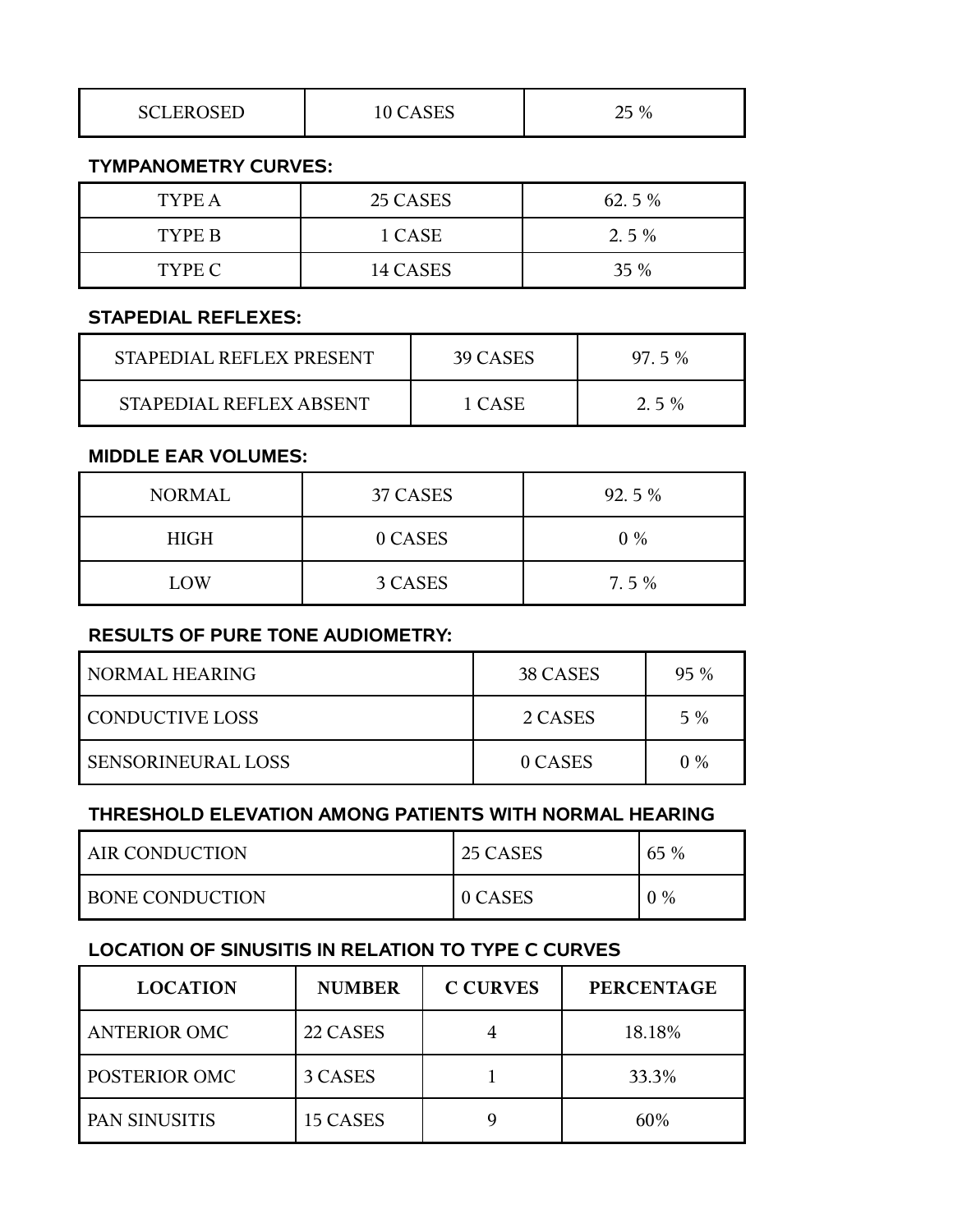#### **LOCATION OF SINUSITIS WITH RELATION TO THRESHOLD ELEVATION**

| <b>LOCATION</b>     | <b>NUMBER</b> | <b>THRESHOLD</b><br><b>ELEVATION</b> | <b>PERCENTAGE</b> |
|---------------------|---------------|--------------------------------------|-------------------|
| <b>ANTERIOR OMC</b> | 22            | 12                                   | 54.5%             |
| POSTERIOR OMC       |               |                                      | 66.6%             |
| PAN SINUSITIS       | 15            |                                      | 73.3 %            |

#### **PERIOD OF SINUSITIS IN RELATION TO C CURVES :**

| $<$ 3 YEARS | 22 CASES | <b>5 TYPE C CURVES</b> | 22.7% |
|-------------|----------|------------------------|-------|
| $>$ 3 YEARS | 18 CASES | <b>9 TYPE C CURVES</b> | 50%   |

#### **MASTOID CELLULARITY WITH RELATION TO TYPE C CURVES:**

| <b>CELLULARITY</b> | <b>NUMBER</b> | <b>TYPE C</b><br><b>CURVES</b> | <b>PERCENTAGE</b> |
|--------------------|---------------|--------------------------------|-------------------|
| PNEUMATISED        | 30 CASES      | 8 CASES                        | 26.6%             |
| <b>SCLEROSED</b>   | 10 CASES      | 6 CASES                        | 60%               |

| VALSALVA POSITIVE   | 25 CASES | 62.5 % |
|---------------------|----------|--------|
| I VALSALVA NEGATIVE | 15 CASES | 37.5 % |

#### **EUSTACHIAN TUBE CATHETERISATION( N = 15 CASES )**

| <b>POSITIVE</b> | 40 % |
|-----------------|------|
| NEGATIVE        | 60 % |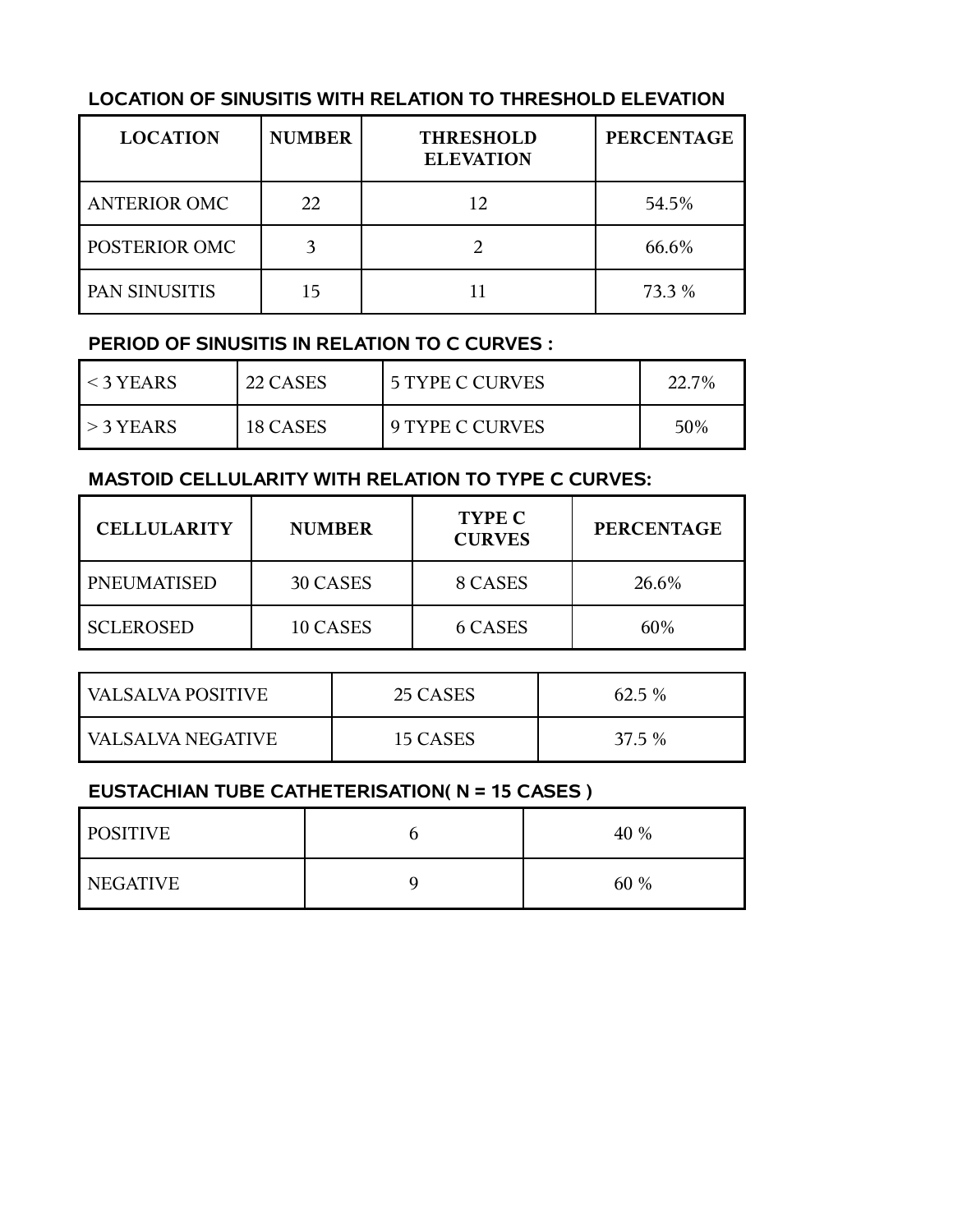## **15DISCUSSION**

Of The Forty Patients screened for sinusitis a majority (55%) had disease confined to the anterior osteomeatal complex which includes the maxillary sinus, the frontal sinusitis and the anterior ethmoids followed closely by the sinusitis involving all the sinuses. the least incidence involved sinusitis changes of only the posterior osteomeatal complex comprising the sphenoid and the posterior ethmoid complex. The major complaint relating to an Eustachian tube pathology was a fullness of the ears (35%) followed by a popping sound experienced by 10% of the patients. However 50% of the cases experienced no symptoms pertaining to Eustachian tube dysfunction.

About 50% of the patients had grade 1 retraction as defined by Sade et al followed by 37.5 having a grade 2 retraction and only about 10% having a grade 3 / grade 4 retraction. A single patient had a bulging tympanic membrane with air bubbles with features suggestive of secretory otitis media. Impedance audiometry was taken and three parameters assessed which included jerger curves, middle ear volumes and stapedial reflexes.

Impedance curves were classified according to jerger type 1, type 2 and type 3 curves. In our study a majority of cases displayed type A curve (62.5%) while 35% displayed a type C curve indicative of high negative middle ear pressures indicative of a probable Eustachian tube dysfunction. A single patient had a type B curve indicative of an effusive process in the middle ear. huang xk and zhan ys in a similar study had an abnormal tympanogram in 42% of their cases.

Mastoid ear volumes were found to be within the normal range in 92.5% of the cases and low volumes were found in 7.5 of the cases probably reflecting the fact that mastoid ear volumes are pre determined in the first few years of life when the middle ear cleft is developing and sinusitis in adult life may not have an impact on the mastioid ear volumes.

Stapedial reflexes both ipsilateral and contralateral were measured and found normal in 97.5% of the cases and absent in one case (2.5%). the one case with absent reflex had type. As curve with moderate conductive hearing loss. This finding illustrates that the hearing loss in a pure sinusitis case is not severe enough to cause any changes in stapedial reflex patterns.

Pure tone audiometry was taken or all the patients. The predominant finding was of normal hearing (95%) followed by 5% (2cases) with conductive hearing loss and zero cases of sensorineural hearing loss in the speech frequencies of 500-2000hz. Among the cases with normal hearing a significantly high proportion (65%) had elevated air conduction thresholds implying a silent middle ear dysfunction however no elevation in bone conduction thresholds are noted.

The location of sinusitis from the study appears to play a vital role in tympanometric and pure tone audiometric findings cases of pan sinusitis and posterior osteomeatal complex sinusitis consume a majority of the proportion of type C curves and a majority of hearing threshold elevations reflecting the fact that mucopus secretions from the infected sinuses especially from the posterior group traverse the Eustachian tube ostia there by causing a long standing inflammation, mucosal swelling, patency disturbance and there by dysfunction.

The period of sinusitis also seems to play a significant role with a long course of the disease in the para nasal sinuses contributing to deterioration of middle ear function.

60% of the sclerosed mastoids had type C curves on impedence audiometry while 26.6% of pneumatised mastoids had type C curves, implying poorly pneumatised mastoids cope poorly with the negative pressures generated in Eustachian tube dysfunctions.

Of the 15 cases negative with the valsalva maneuver Eustachian tube catheterization was positive in 6 cases and negative in 9 cases reflecting that the 6 cases may not have had an adequate effort and the nine cases had a block in their Eustachian tubes.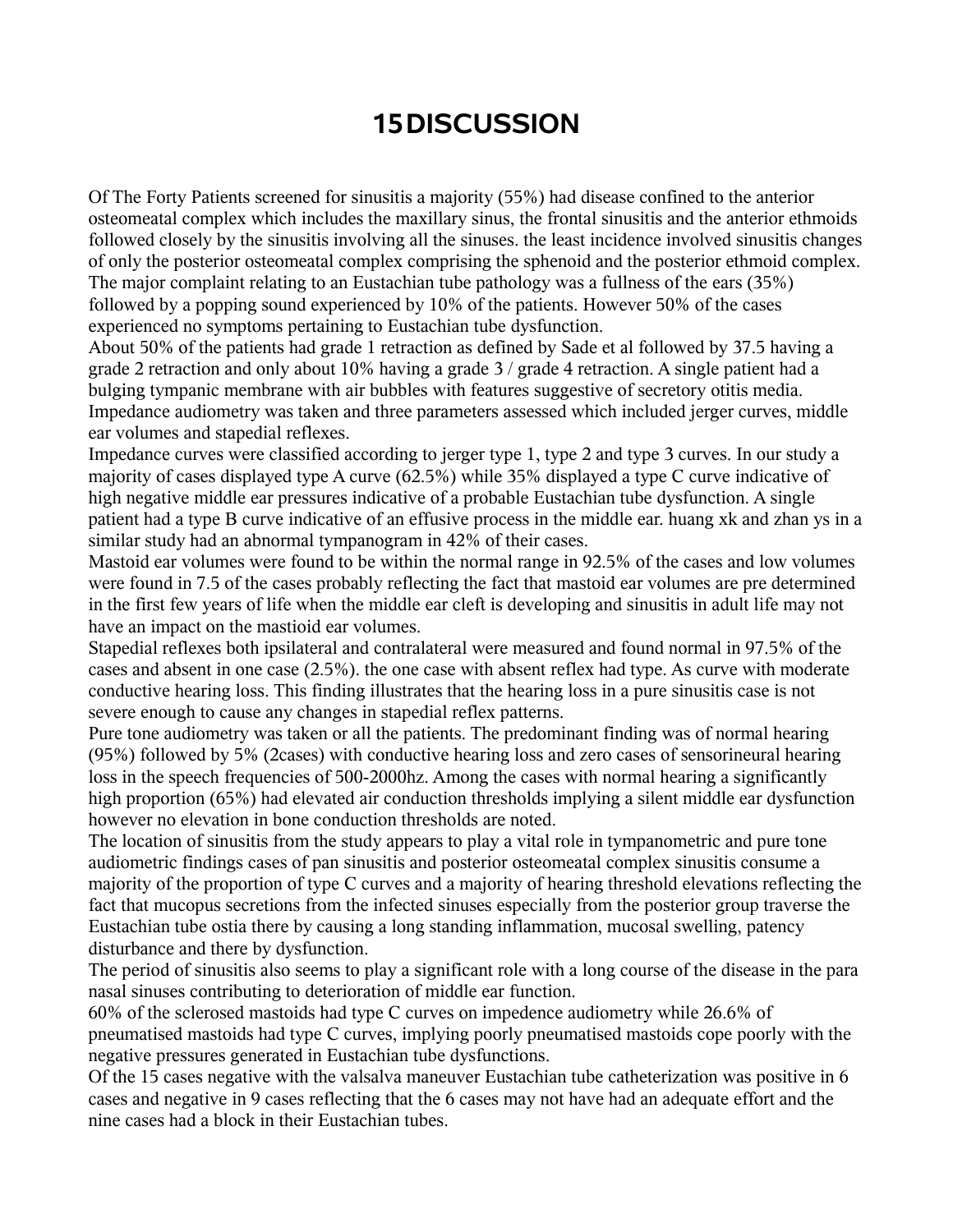# **16CONCLUSION**

- The damage of middle ear function becomes more serious with the extent of lesion and with the longer course of the disease in the para nasal disease.
- Though hearing was unaffected in the study group a significantly high (65%) had elevated air conduction thresholds.
- Sinusitis involving the posterior groups were more likely to cause middle ear dysfunction.
- Middle ear volumes largely remained normal in the study groups.
- Patients with sclerosed mastoids are more likely to adjust poorly with negative pressures.

|                          |                | 30<br>SIEMENS SD                                          |                                      |
|--------------------------|----------------|-----------------------------------------------------------|--------------------------------------|
|                          |                |                                                           |                                      |
|                          | Name           | $\frac{\pi}{4}$                                           |                                      |
|                          | Date           | No:<br>H                                                  |                                      |
|                          | Left           | Id :<br>$\frac{\pi}{\omega}$                              |                                      |
|                          | Right          | $\frac{u}{u}$                                             |                                      |
|                          | Auto Tymp.     |                                                           |                                      |
| [co]<br>0.51<br>0.41     |                | $\alpha$<br>Base volume<br>Compliance<br>Pressure         | 0.86 00<br>$0.07$ $00$<br>$-175$ daP |
| $0.3 -$<br>$0.2 -$       |                |                                                           |                                      |
| $\emptyset$ . 1.<br>0.01 | -300 -200 -100 | سيرس والمهار ويرود والمسر<br>[daPa]<br>$+100 + 200$<br>Ø. |                                      |

#### **TYPE B TYMPANOGRAM**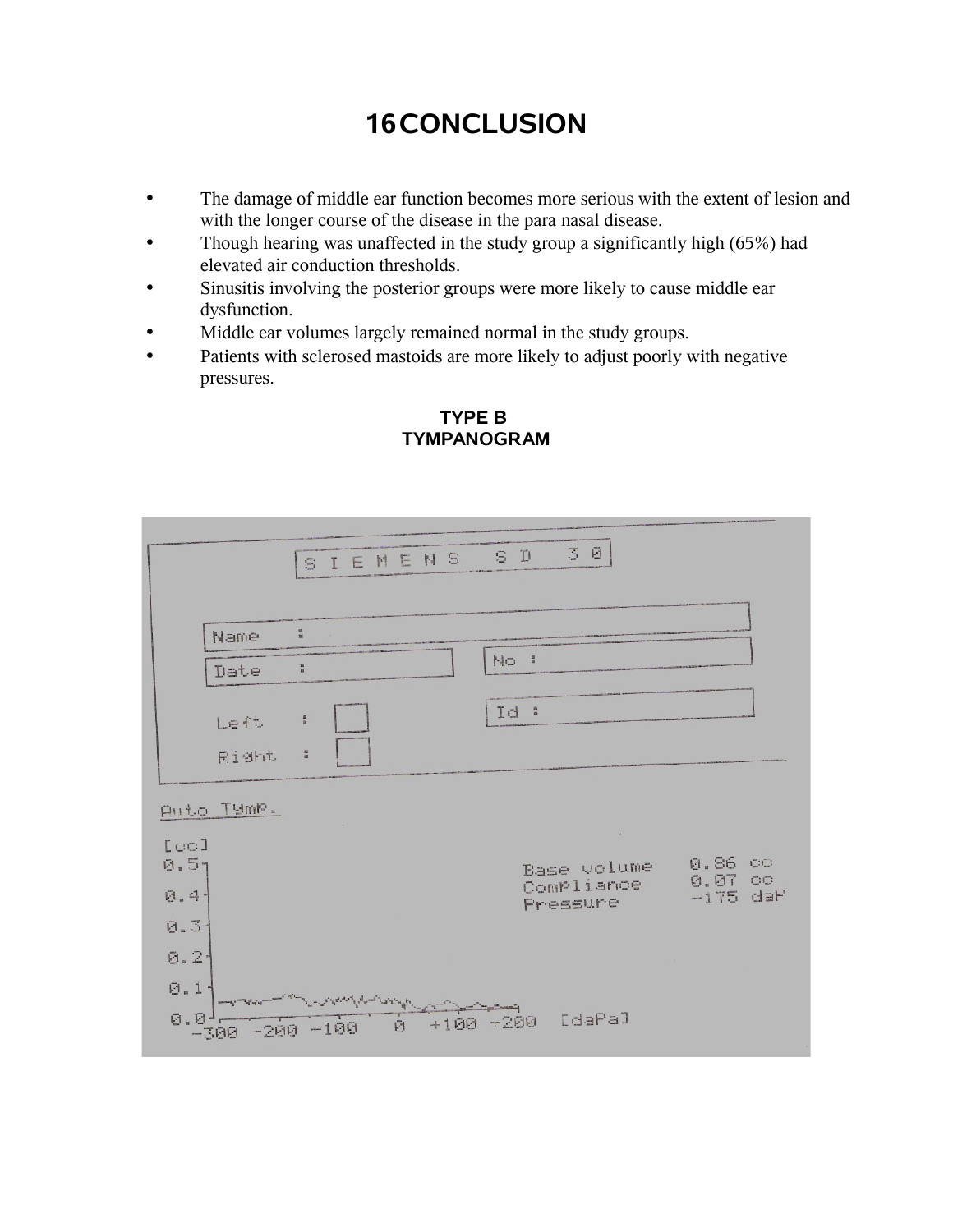**TYPE – A TYMPANOGRAM**

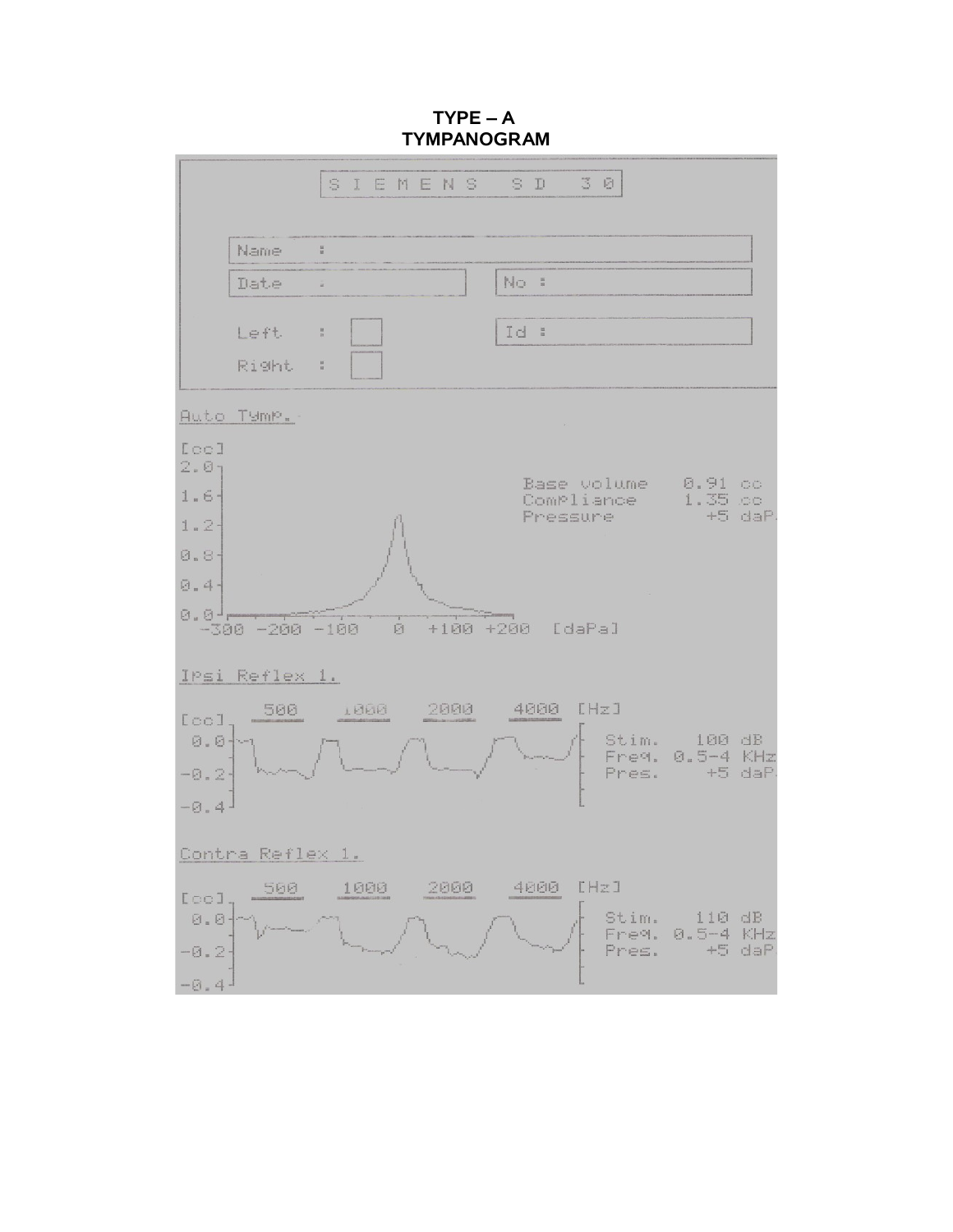**TYPE – C TYMPANOGRAM**

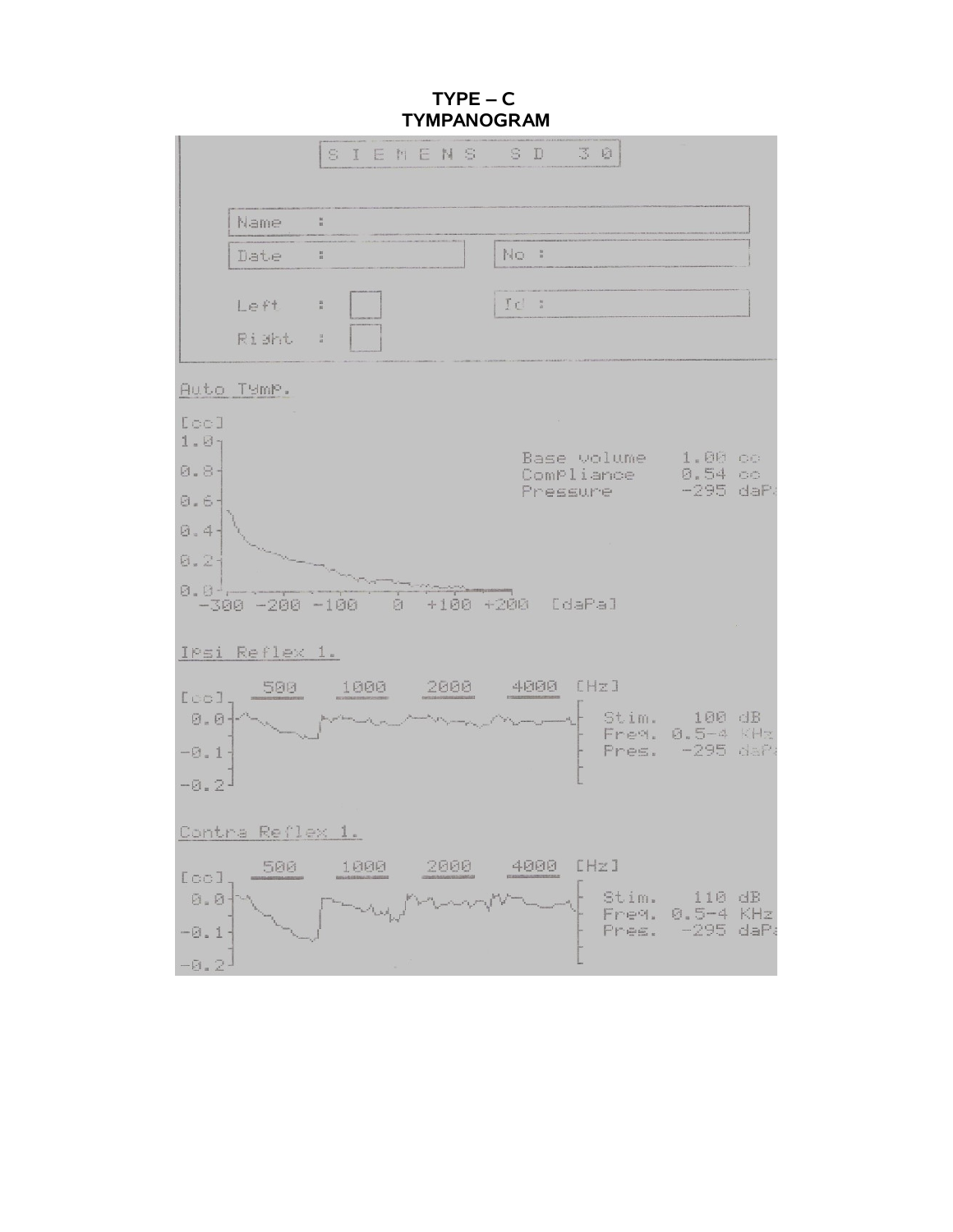## **17PROFORMA**

NAME-

IP/OP NO-

 $AGE-$ 

SEX-

ADDRESS-

OCCUPATION-

CHIEF COMPLAINTS-

- HEADACHE
- FACIAL HEAVINESS
- POST NASAL DISCHARGE
- NASAL STUFFINESS/NASAL OBSTRCTION
- RECURRENT SNEEZING/WATERY NASAL DISCHARGE
- TASTE AND SMELL ALTERATIONS
- PURULENT RHINORRHEA
- EAR DISCHARGE
- HARD OF HEARING
- OTALGIA
- POPPING SENSATION IN THE EARS
- FULLNESS OF EARS
- FLUCTUATING HEARING LOSS
- TINNITUS
- DIZZINESS

### **PAST HISTORY**-

- HISTORY OF PREVIOUS NASAL SURGERIES, EAR SURGERIES, MAXILLECTOMIES, CLEFT PALATE REPAIR.
- PAST HISTORY OF IRRADIATION TO THE HEAD AND NECK

### **CLINICAL EXAMINATION-**

• ANTERIOR AND POSTERIOR RHINOSCOPY EXAMINATIONS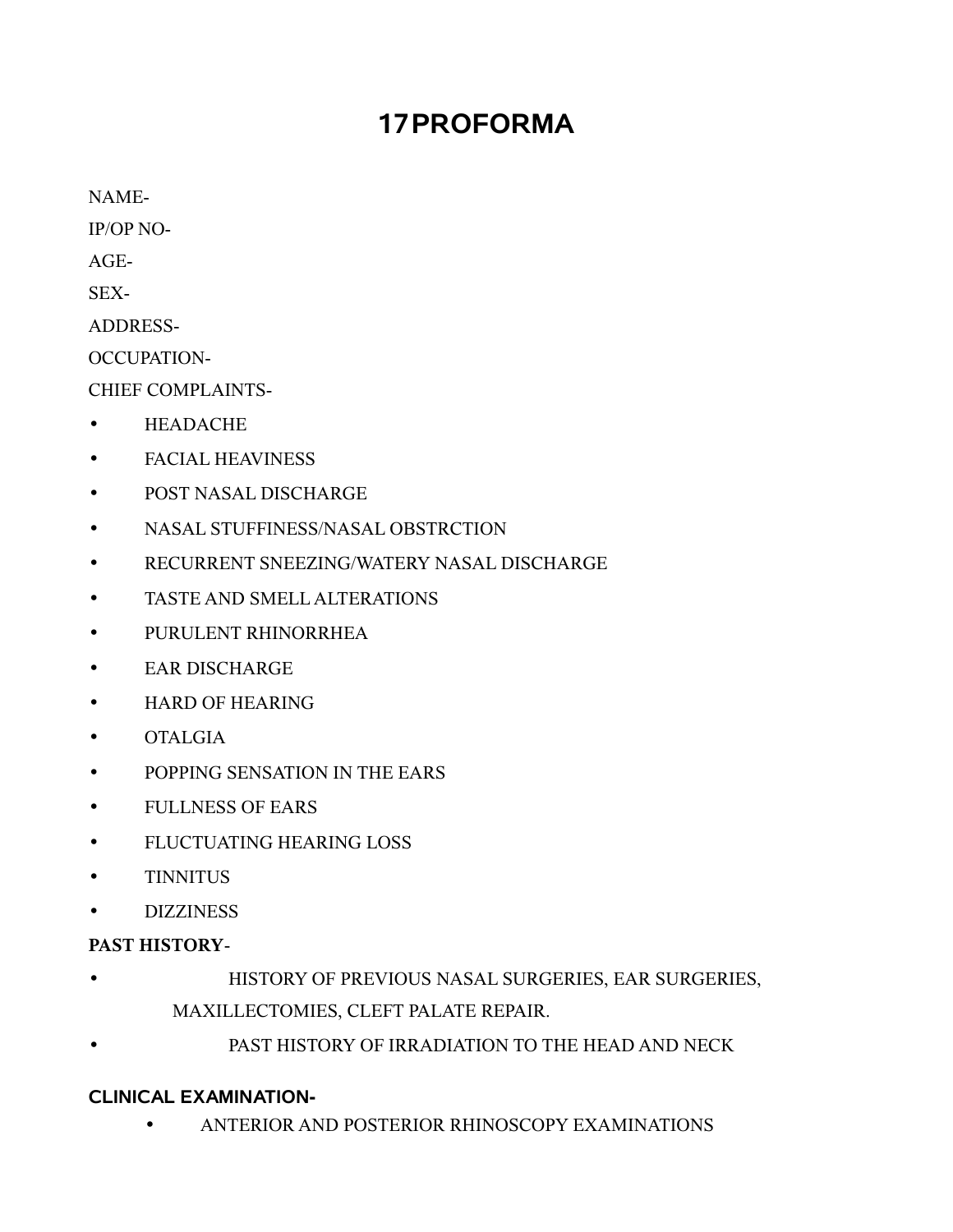- PARANASAL SINUS TENDERNESS
- OTOSCOPY EXAMINATION OF EAR IN ADDITION TO OTO ENDOSCOPIC EVALUATION

### **DIAGNOSTIC NASAL ENDOSCOPY**

- FIRST PASS DOCUMENTING THE NASAL FLOOR, INFERIOR MEATUS, SEPTUM AND THE EUSTACHIAN TUBE ORIFICE
- SECOND PASS DOCUMENTING THE SPHENO ETHMOIDAL RECESS
- THIRD PASS DOCUMENTING THE MIDDLE MEATUS

### **OTOENDOSCOPY-**

• DOCUMENTING THE TYMPANIC MEMBRANE AND ITS APPEARANCE